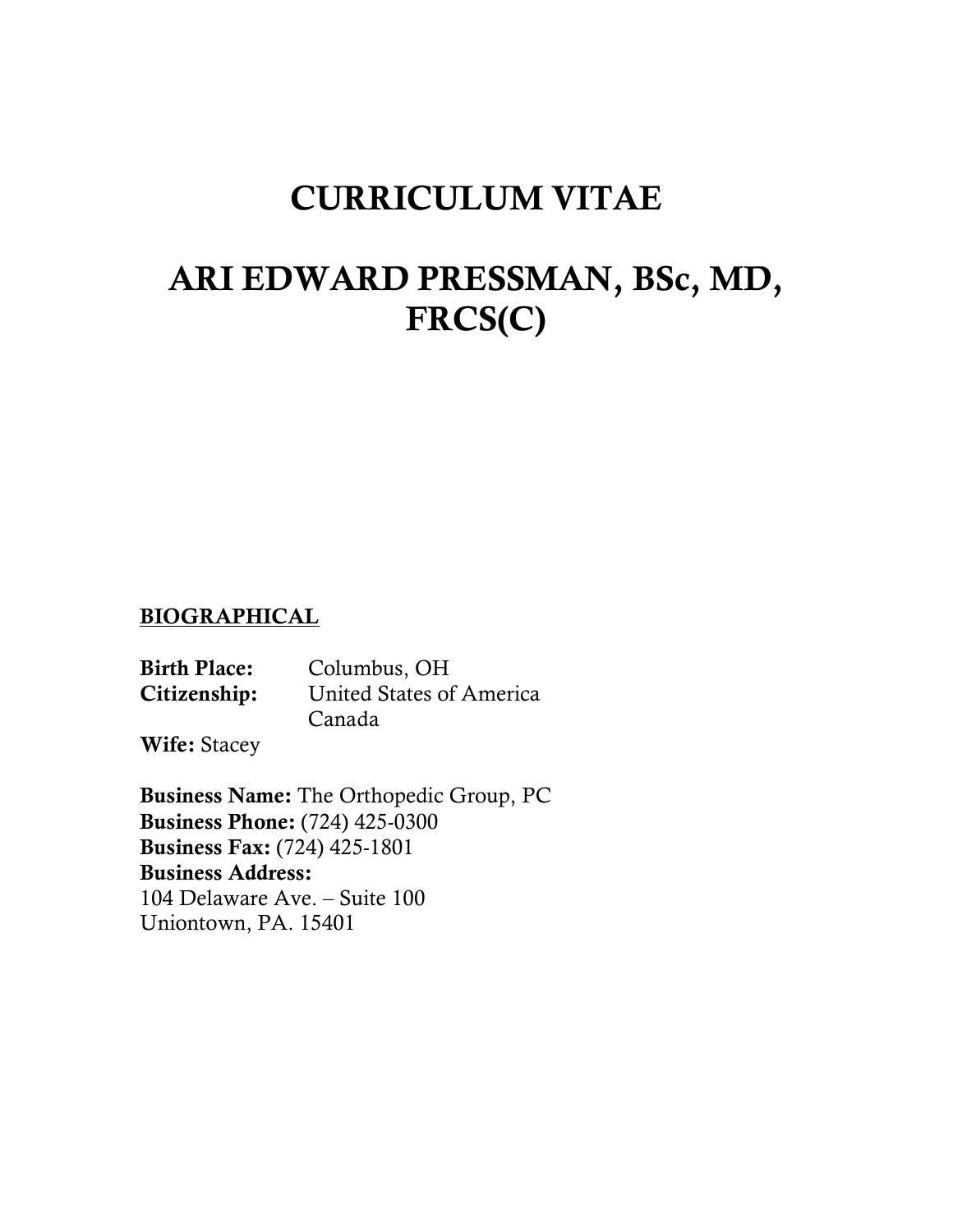### EDUCATION AND TRAINING

#### Undergraduate:

1988-1991 Carleton University, Ottawa, Ontario, Canada Major: Biochemistry/Biotechnology

#### Graduate:

1991-1995 University of Ottawa, Ottawa, Ontario, Canada Degree: Doctorate in Medicine M.D.

#### Graduate:

1993-1995 University of Ottawa, Ottawa, Ontario, Canada Degree: B.Sc. Medical Science

#### Post-graduate:

1995-2000 University of Ottawa, Ottawa, Ontario, Canada Residency: Orthopedic Surgery Program Director: J. McAuley 1995-1997 Program Director: J. Jarvis 1997-1999

#### Post-graduate:

2000-2006 University of Toronto, Toronto, Ontario, Canada Masters Health Education OISE: Ontario Institute of Secondary Education

### ACADEMIC FELLOWSHIPS

#### Clinical Fellowship in Orthopedic Surgery

Arthroscopy and Sports Medicine University of Ottawa: Ottawa, Ontario, Canada Fellowship Director: Donald H. Johnson, MD 2000-2001

#### Visiting Fellowship in Orthopedic Surgery

ACI: Autologous Cartilage Transplantation Harvard University: Brigham and Woman's Hospital, Boston, MA Fellowship Director: Tom Minas

#### Clinical Fellowship in Orthopedic Surgery

Joint Reconstruction and Allograft Bone Transplantation University of Toronto: Toronto, Ontario, Canada Fellowship Director: Allan Gross 2001-2003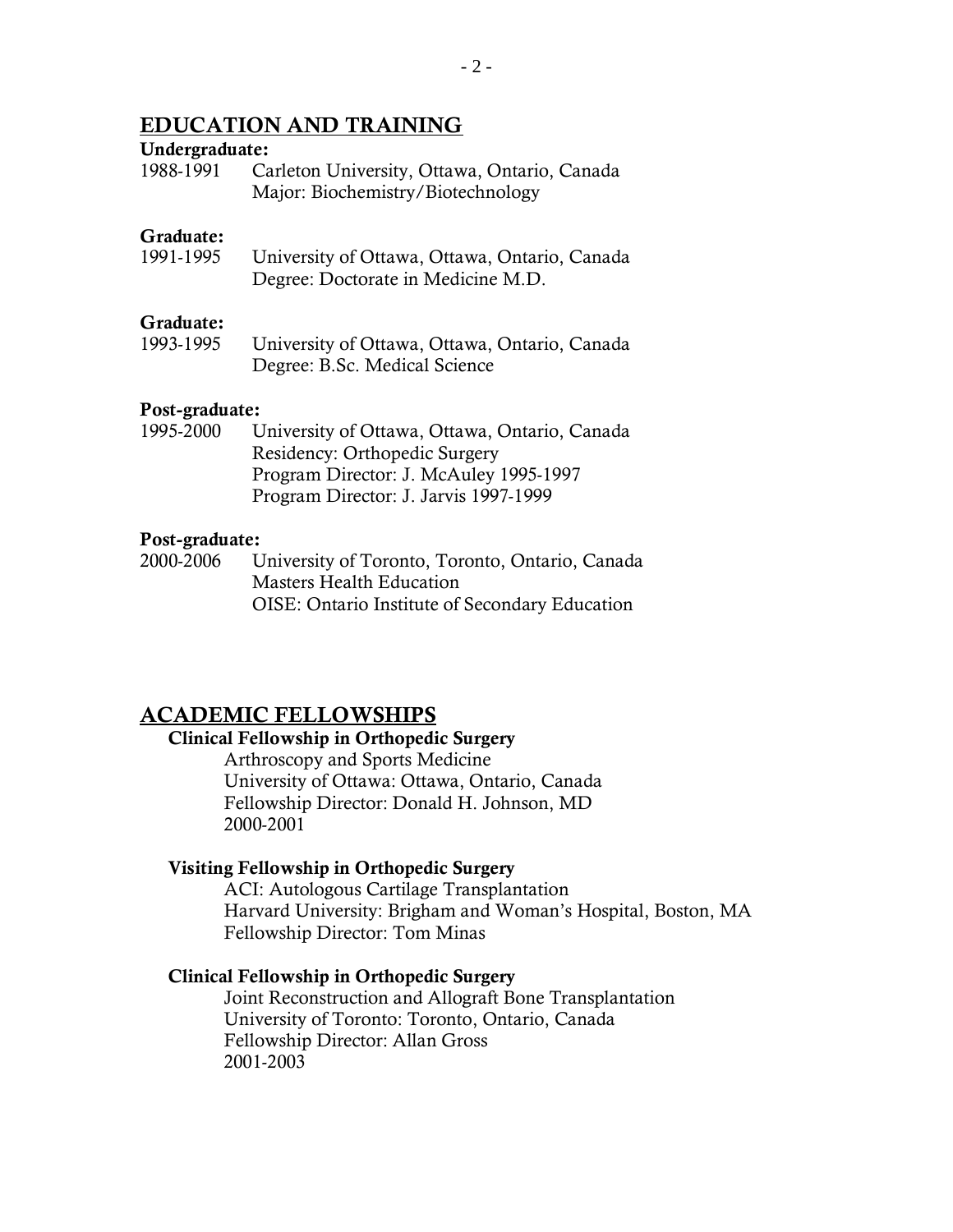### CERTIFICATION AND LICENSURE

#### Specialty Certification:

Royal College of Physicians and Surgeons of Canada 1999 Diploma of Sports Medicine Canadian Association of Sports Medicine

#### Medical Licensure:

Medical Physician and Surgeon Commonwealth of Pennsylvania 2003 USMLE- Steps I, II, III: 1993-1996 College of Physicians and Surgeons of Ontario 1995 Licentiate of Medical Council of Canada 1995

#### Examinations:

American Board of Orthopedic Surgery: July 2004 Canadian Board of Orthopedic Surgery: July 1999

### APPOINTMENTS ACADEMIC POSITIONS

- 2005-present Chatham College Physician Assistant Program Chatham College, Pittsburgh, PA
- 2003-2008 Robotics Institute, Adjunct Faculty Carnegie Mellon University, Pittsburgh PA

### HOSPITAL APPOINTMENTS

| Mercy Hospital, Pittsburgh        | 2006-Present |
|-----------------------------------|--------------|
| Monongahela Valley Hospital       | 2003-Present |
| Jefferson Regional                | 2003-Present |
| Saint Clair Hospital              | 2003-Present |
| <b>UPMC South Surgical Center</b> | 2004-Present |
| <b>Brownsville Hospital</b>       | 2003-2005    |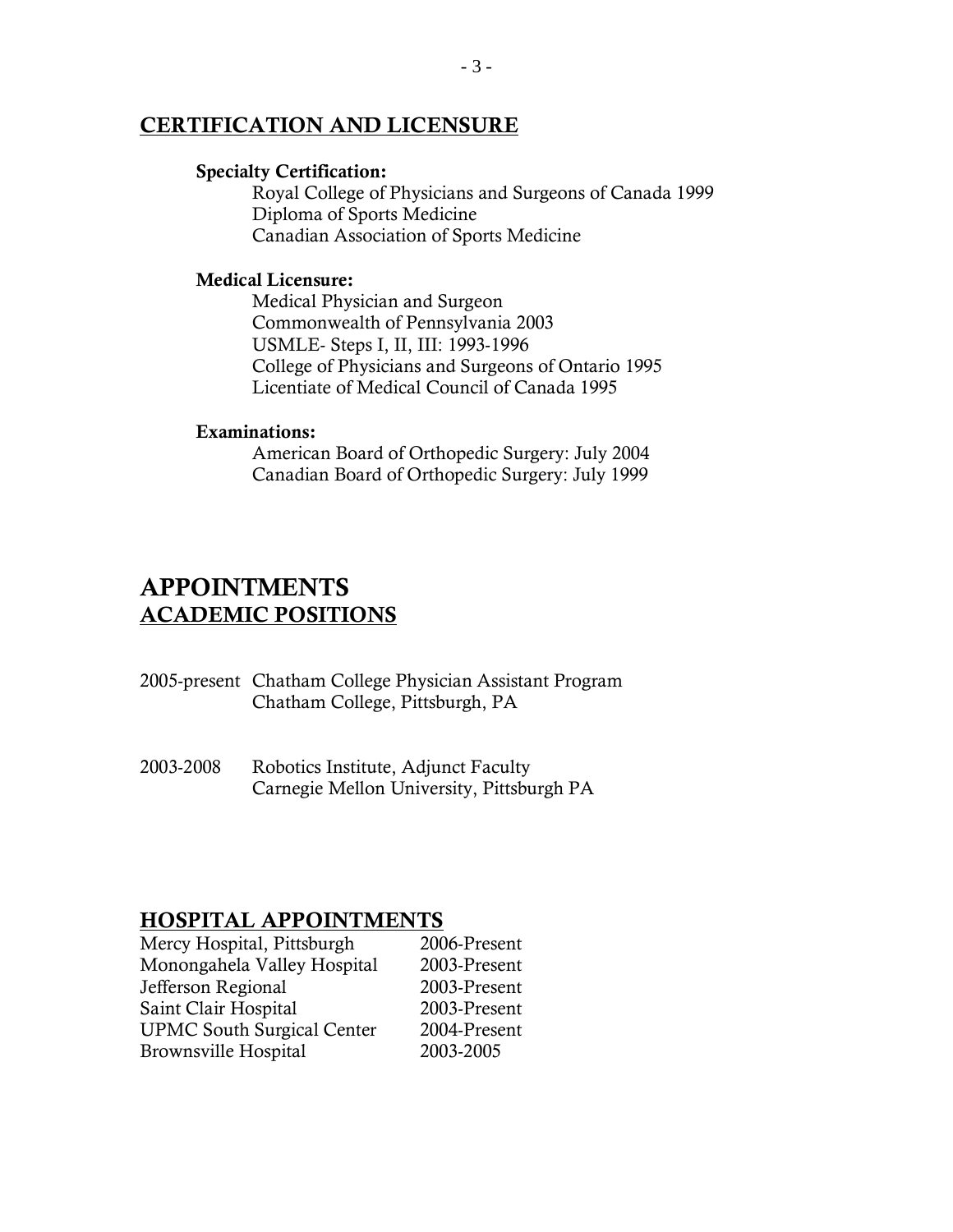### ONGOING EDUCATION

NIH Clinical Research Training Course 2007

Faculty Leadership Development Program, Chicago IL. 2006

### HOSPITAL COMMITTEE APPOINTMENTS

| 2010-Present     | Uniontown Hospital, Uniontown<br>Vice President Medical Staff                    |
|------------------|----------------------------------------------------------------------------------|
| 2010-Present     | Monongahela Valley Hospital<br>Disaster preparedness Committee                   |
| 2008 April -June | Monongahela Valley Hospital<br><b>Nominating Committee</b>                       |
| 2007-Present     | Uniontown Hospital, Uniontown<br><b>Medical Executive Committee</b>              |
| 2007-Present     | Uniontown Hospital, Uniontown<br>Chief of Surgery                                |
| 2007-Present     | <b>Jefferson Regional Medical Center</b><br>Bone Morphogenic Review Committee    |
| 2007-2008        | <b>Jefferson Regional Medical Center</b><br><b>Orthopedic Steering Committee</b> |
| 2007-Present     | Monongahela Valley Hospital<br>Credential Committee "Core Committee"             |
| 2005-Present     | Uniontown Hospital, Uniontown                                                    |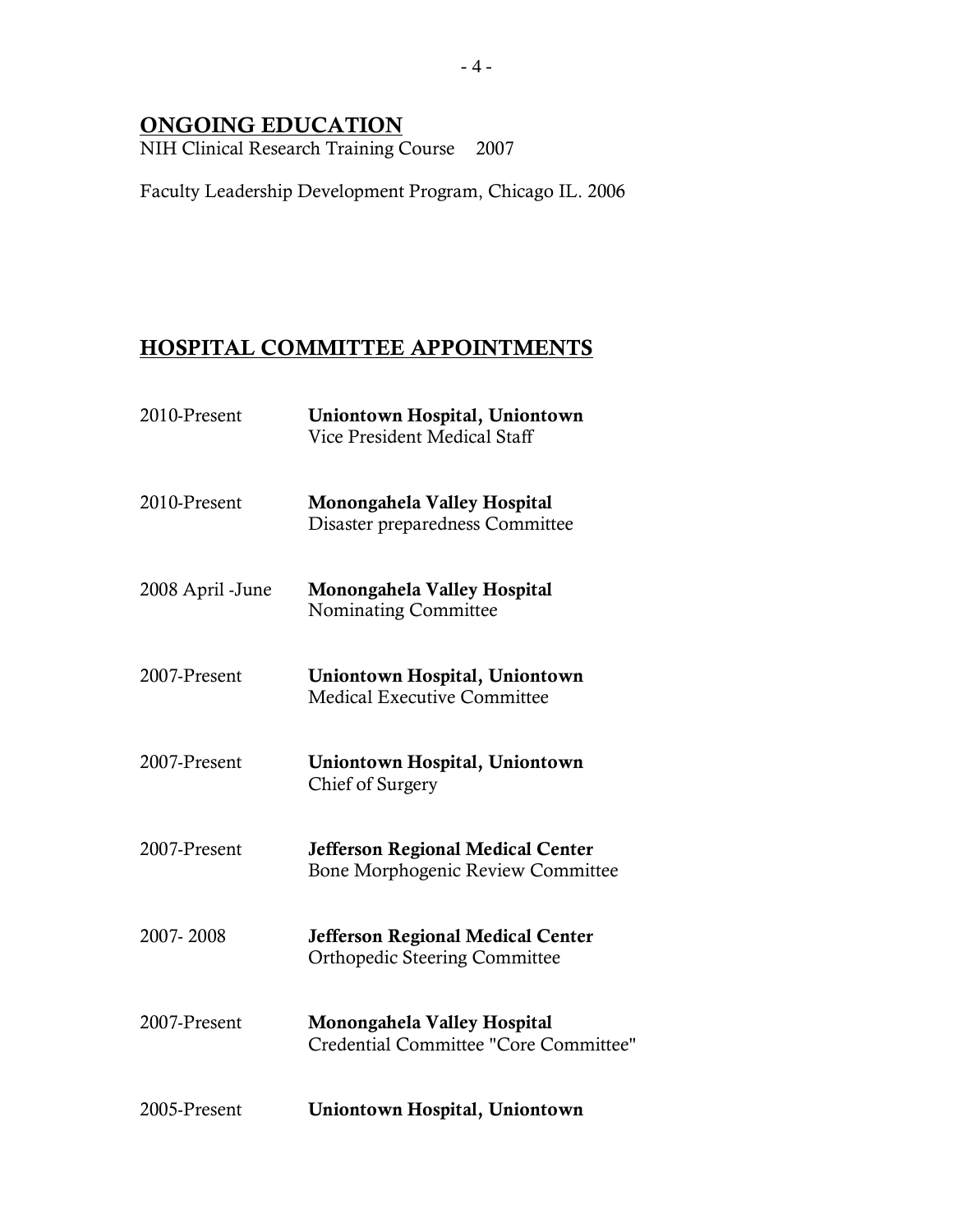| 2006-Present | Monongahela Valley Hospital<br><b>Executive Committee "Core Committee"</b>        |
|--------------|-----------------------------------------------------------------------------------|
| 2005-Present | Mercy Hospital, Pittsburgh<br><b>Total Joint Arthroplasty Committee</b>           |
| 2006-Present | Monongahela Valley Hospital<br><b>Executive Committee</b>                         |
| 2006-Present | Monongahela Valley Hospital<br><b>Credentials Committee</b>                       |
| 2005-Present | <b>Uniontown Hospital</b><br><b>Credentials Committee</b>                         |
| 2004-Present | <b>Jefferson Regional Medical Center</b><br><b>Revision Total Joint Committee</b> |
| 2004-Present | Monongahela Valley Hospital<br>Medical Staff Bylaws Committee " Core Committee"   |
| 2004-2005    | Uniontown Hospital, Uniontown<br>P & T Infection Control                          |
| 2002-2007    | Monongahela Valley Hospital<br><b>Infection Committee</b>                         |

### COMMITTEE RESPONSIBILITIES: NATIONAL / REGIONAL Royal College of Physicians and Surgeons

Operating Room Committee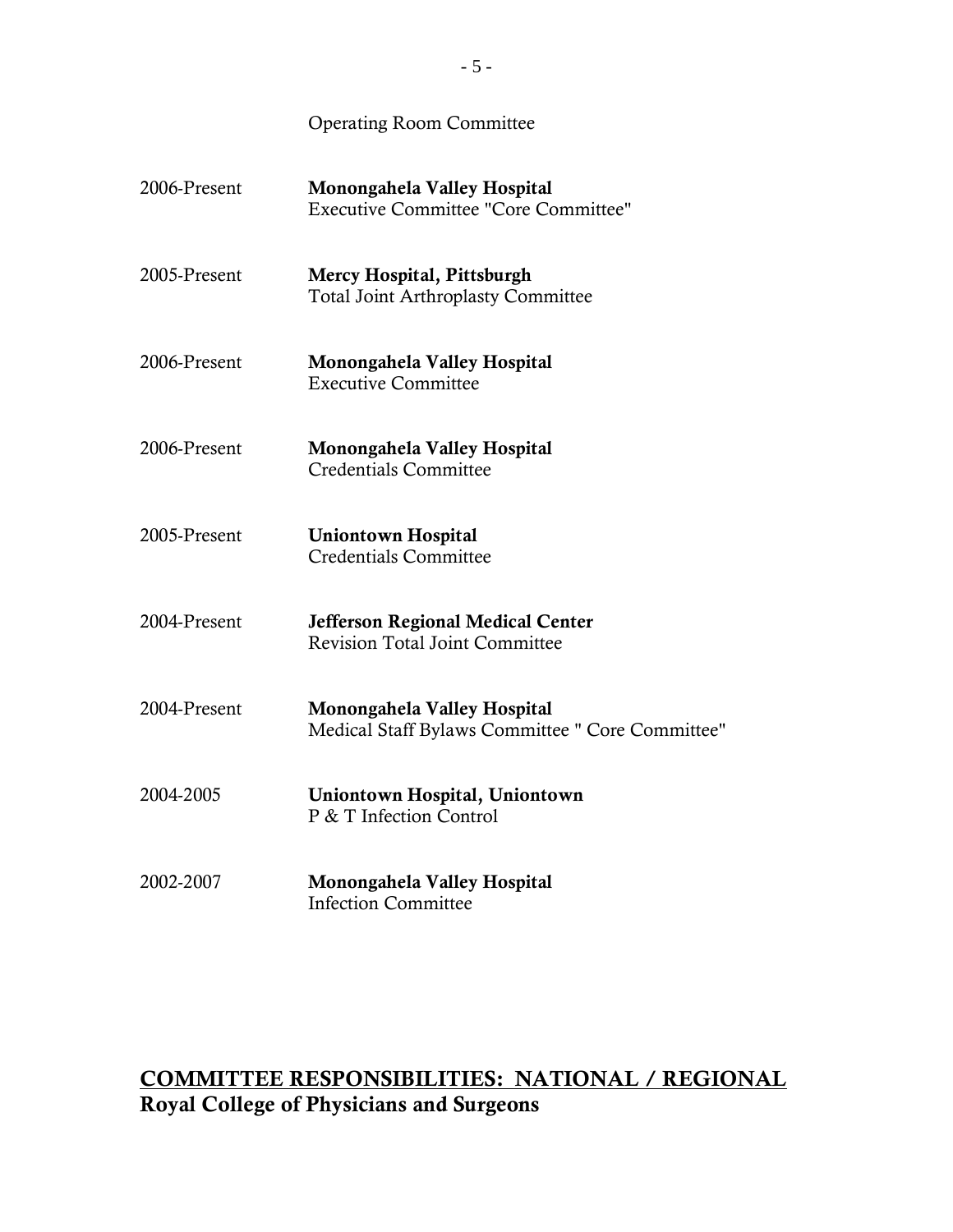| 1999-2000 | Member of RCPS(C) - Task force on the FITER       |
|-----------|---------------------------------------------------|
| 1998-2000 | Representative RCPS(C) Council (resident member)  |
| 1998-1999 | Member Committee on Specialties RCPS(C)           |
| 1997-2000 | Member of the Royal College Evaluations Committee |

### Canadian Association of Interns and Residents

| 1999-2000 | Vice President                                             |
|-----------|------------------------------------------------------------|
| 1997-2000 | <b>Executive Member</b>                                    |
| 1997-1999 | Treasurer                                                  |
| 1997-2000 | Educational Responsibilities: Coordinate liaison functions |
|           | between the Royal College and the Canadian Association of  |
|           | Interns and Residents: Educational Issues                  |

### Professional Association of Interns and Residents

| 1996-2000 | Representative                                       |
|-----------|------------------------------------------------------|
| 1999-2000 | Selection Committee - Best Clinical Educator         |
| 1997-1998 | Executive Member - Royal College Portfolio           |
| 1997-1998 | Responsibilities: Membership at PCPS(C) RAC Meetings |

### University Committee Responsibilities

| 1997-2000 | Member of the Evaluations Committee                       |
|-----------|-----------------------------------------------------------|
| 1997-1999 | Member Postgraduate Education Committee (Medical School)  |
| 1999      | Chief Resident Ottawa General Hospital (01/00 - 04/00)    |
| 1999      | Chief Resident CHEO (10/99 - 01/00)                       |
| 1999      | Chief Resident Ottawa Civic Hospital (07/99 - 10/99)      |
| 1999      | Chief Resident Ottawa General Hospital (04/99 – 07/99)    |
| 1997-1999 | Resident Liaison functions with the Deans Office          |
| 1993-1995 | Member Undergraduate Curriculum Committee (U of O Medical |
|           | School)                                                   |
|           |                                                           |

## MEMBERSHIPS IN PROFESSIONAL AND SCIENTIFIC SOCIETIES

Ontario Medical Association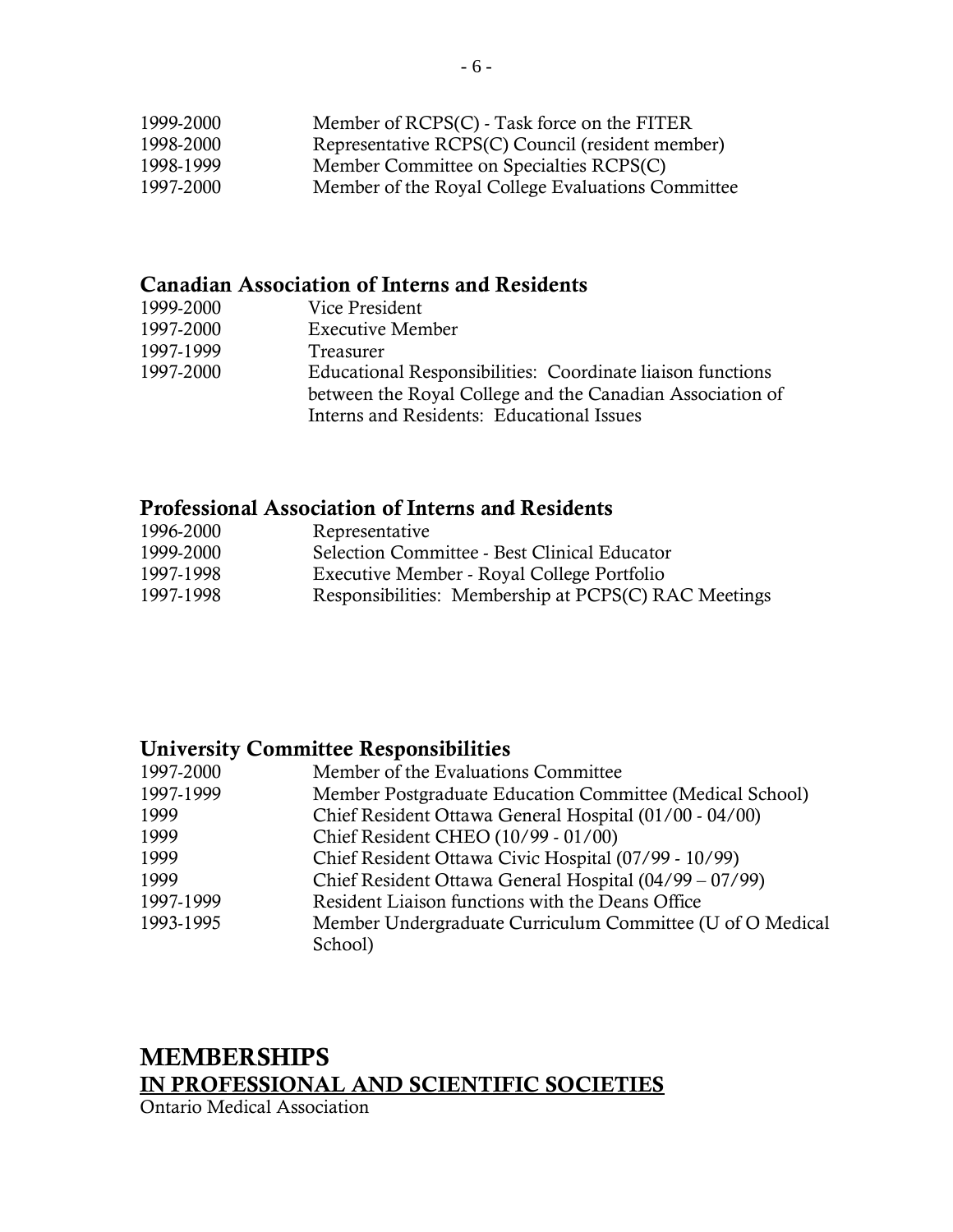Canadian Medical Association Canadian Association of Sports Medicine Royal College of Physicians & Surgeons of Canada American Board of Orthopedic Surgery American Academy of Orthopedic Surgeons Pennsylvania Orthopedic Society

### HONORS AND AWARDS

- 2000 Teaching Award for Resident Teaching University of Ottawa, Department of Surgery Division of Orthopedic Surgery Ottawa, Ontario, Canada
- 1999 First Prize: Orthopedic Surgery Review Day University of Ottawa, Department of Orthopedic Surgery Ottawa, Ontario, Canada
- 1999 Best Paper (PGY 4-5): CHEO Review Day Children's Hospital of Eastern Ontario Ottawa, Ontario, Canada
- 1999 Best Paper Award: Collins Research Day University of Ottawa Ottawa, Ontario, Canada
- 1999 PSI Nomination for Best Paper University of Ottawa, Department of Surgery Ottawa, Ontario, Canada
- 1999 PSI Award for Basic Science Research University of Ottawa, Department of Surgery Ottawa, Ontario, Canada
- 1998 First Prize: Orthopedic Surgery Review Day University of Ottawa, Department of Orthopedic Surgery Ottawa, Ontario, Canada
- 1998 First Prize Paper (PGY 1-3): CHEO Review Day Children's Hospital of Eastern Ontario Ottawa, Ontario, Canada
- 1998 First Prize Paper Award: Collins Research Day University of Ottawa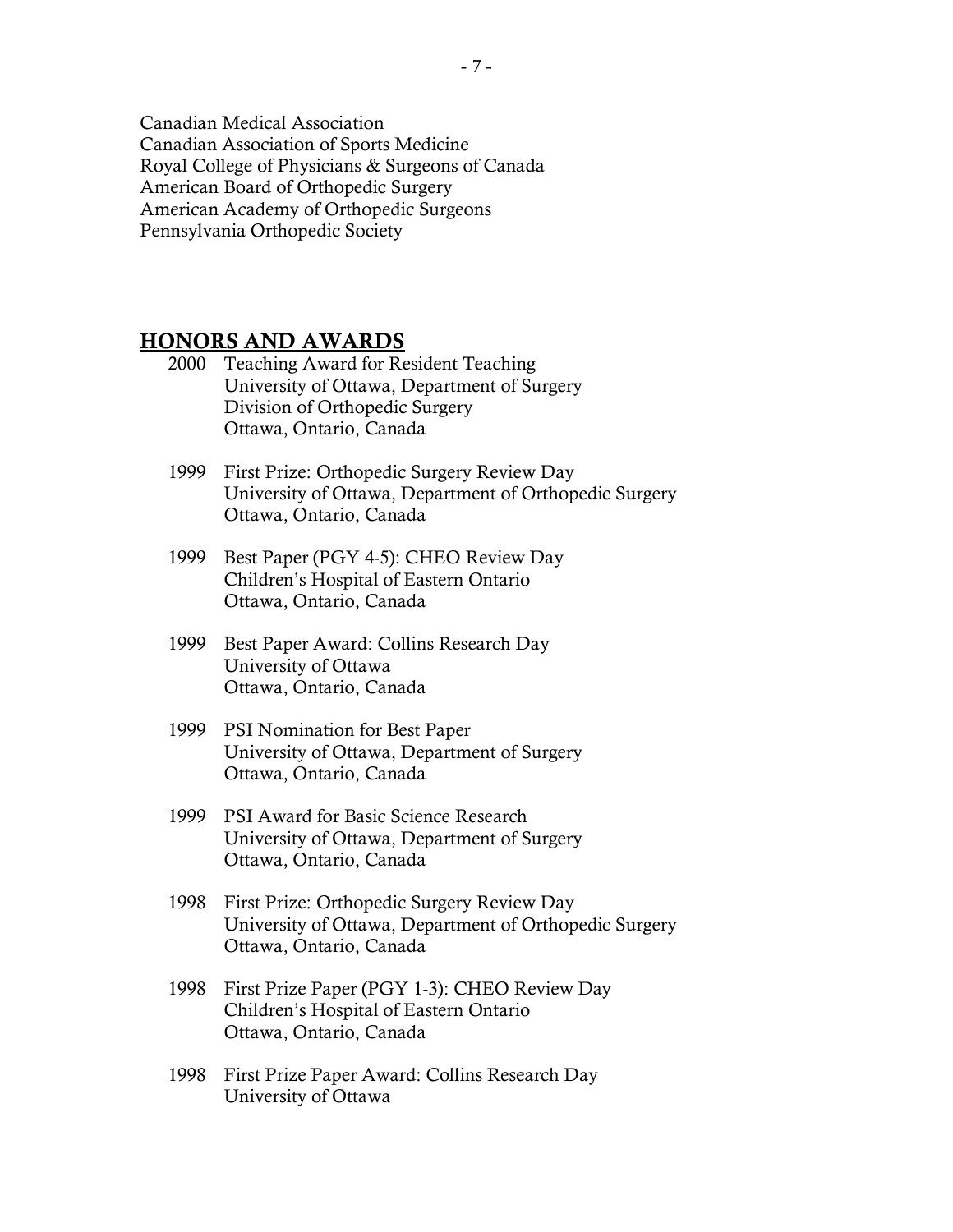Ottawa, Ontario, Canada

- 1995 Aesculapian Award for Excellence University of Ottawa Medical School Ottawa, Ontario, Canada
- 1994 Surgical Skills Competition University of Ottawa Second Place Ottawa, Ontario, Canada
- 1987 Duke of Edinburgh Award Gold Medal Award

### CONSULTATION APPOINTMENTS

| 2004-2006    | Consultant to Zimmer Inc.<br>Responsibilities: World Cup Development Panel<br>Development of Revision hip research tools<br>Revision Hip Initiatives – for community use |
|--------------|--------------------------------------------------------------------------------------------------------------------------------------------------------------------------|
| 2006-Present | Consultant to Smith and Nephew<br>Responsibilities: Educational Initiatives<br>Participation on Outcome Studies<br>Development of Revision Hip Products                  |
| 2005-2006    | <b>SV Life Sciences</b><br>Boston, MA                                                                                                                                    |

Orthopedic Consultant

PUBLICATIONS Peer-Reviewed articles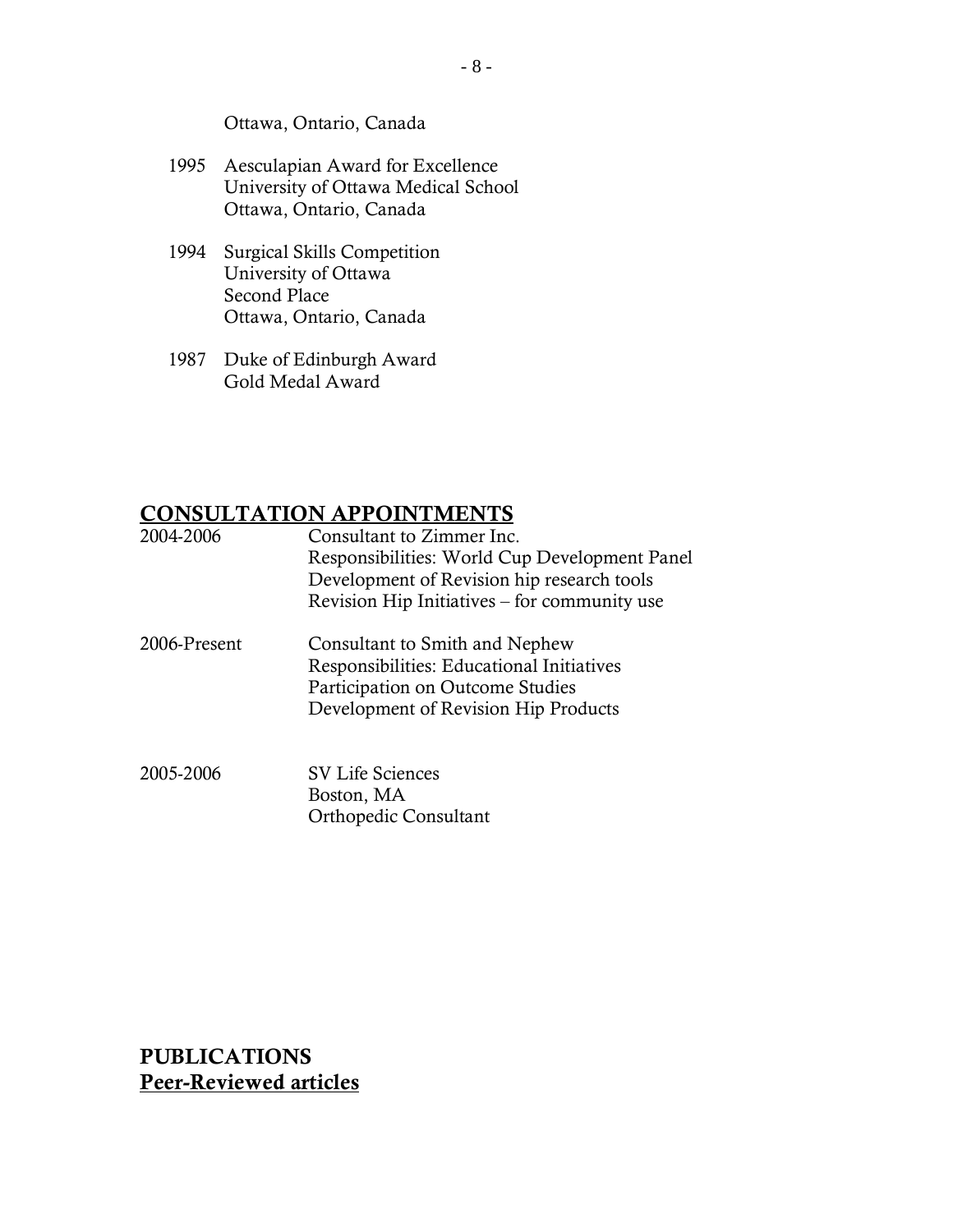| 2006 | Anthony C. Maury, Ari Pressman, Barry Cayen, Paul Zalzal,<br>David Backstein, and Allan Gross. Proximal Femoral<br><b>Allograft Treatment of Vancouver Type-B3 Periprosthetic</b><br>Femoral Fractures After Total Hip Arthroplasty. J Bone<br>Joint Surg (Am). 2006;88:953-958                                      |
|------|----------------------------------------------------------------------------------------------------------------------------------------------------------------------------------------------------------------------------------------------------------------------------------------------------------------------|
| 2005 | A Pressman, G Doumit, O Rosaeg, M Bell. A double-blind<br>randomized controlled trial showing the analgesic and<br>anesthetic properties of lidocaine E to be equivalent to those<br>of ropivacaine and bupivicaine in carpal tunnel release<br>surgery. Canadian Journal of Plastic Surgery. Number 4: 173-<br>176. |
| 2005 | Robert B. Kennedy; Sanping Chen Ph.D.; Irwin S. Pressman<br>Ph.D.; Brian Yamashita Ph.D.; Ari E. Pressman M.D. Large-<br><b>Scale Statistical Analysis of Barefoot Impressions.</b> Journal of<br>Forensic Science. 50(5) 1071-1080.                                                                                 |
| 2004 | Goodman S, Pressman AE, Saastamoinen H, Gross A.<br>Modified sliding trochanteric osteotomy in revision total hip<br>arthroplasty. Vol. 19, Issue 8, Pages 1039-1041                                                                                                                                                 |
| 2004 | Kassab M; Zalzal P; Azores Gregorio M. S.; Pressman AE;<br>Liberman Boaz; Gross Allan E.; Management of<br>periprosthetic femoral fractures after total knee arthroplasty<br>using a distal femoral allograft. Journal of Arthroplasty, 19(3)<br>$361 - 8.$                                                          |
| 2003 | Shasha N, Krywulak S, Backstein D, Pressman AE, Gross AE:<br>Long-term follow-up of fresh tibial osteochondral allografts<br>for failed tibial plateau fractures. Journal of Bone and Joint<br>Surgery (Supplement 2): 85-A: pp 33-39.                                                                               |
| 2003 | Ari Pressman, MD, and Donald H. Johnson, MD, FRCSC. A<br>Review of Ski Injuries Resulting in Combined Injury to the<br><b>Anterior Cruciate Ligament and Medial Collateral</b><br>Ligaments. Arthroscopy. Vol. 19. No. 2. Pp. 194-202.                                                                               |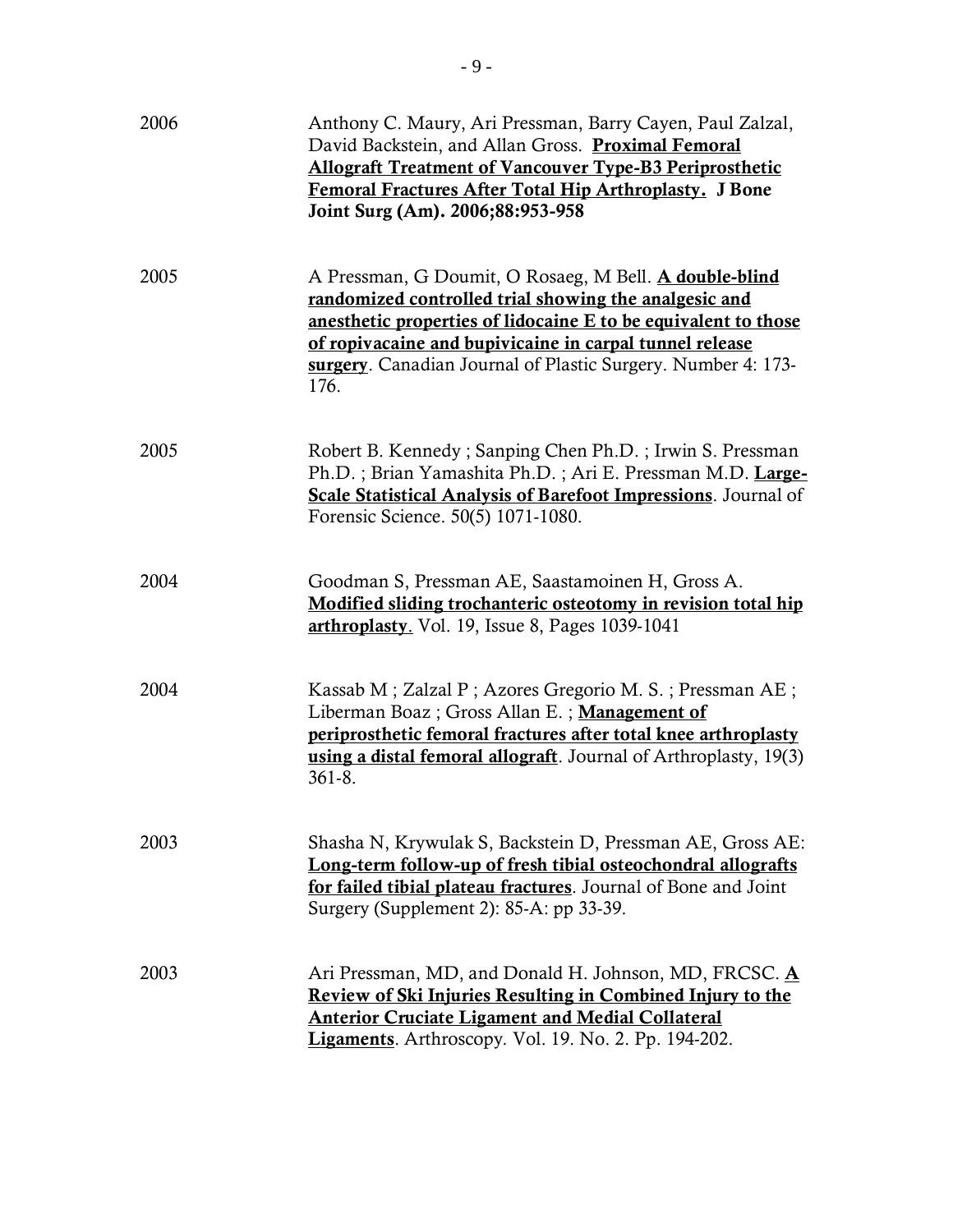| 2003 | Wunder, Jay S. MD; Ferguson, Peter C. MD; Griffin, Anthony<br>M. BSc; Pressman, Ari MD; Bell, Robert S. MD. Acetabular<br><b>Metastases: Planning for Reconstruction and Review of</b><br>Results. Clinical Orthopaedics & Related Research. 415<br>Supplement:S187-S197 |
|------|--------------------------------------------------------------------------------------------------------------------------------------------------------------------------------------------------------------------------------------------------------------------------|
| 2003 | Kennedy Robert B.; Pressman Irwin S.; Sanping Chen;<br>Petersen Peter H.; Pressman Ari E., Statistical Analysis of<br>Barefoot Impressions. Journal of Forensic Sciences, 48(1) 55-<br>63.                                                                               |
| 2000 | Letts, RM, Davidson, D, Pressman, A: <b>Anterior Cruciate</b><br><b>Ligament Reconstruction with the Semitendinosus Tendon in</b><br><b>Children:</b> Operative Orthopadie und Traumatologie, 12:146-<br>53                                                              |
| 2000 | Letts RM, Davidson D, Pressman, A: Reconstruccion Del<br>Ligamento Cruzado Anterior et Ninos. Ortopedia Y<br>Traumatologia, 9:181-186                                                                                                                                    |
| 1997 | Pressman, A, Letts, M, Jarvis, J, <b>Anterior Cruciate Ligament</b><br><b>Tears in Children: An Analysis of Operative Versus</b><br><b>Nonoperative Treatment:</b> Journal of Paediatric Orthopaedics,<br>17:505-511                                                     |

# Book Chapters / Invited Articles: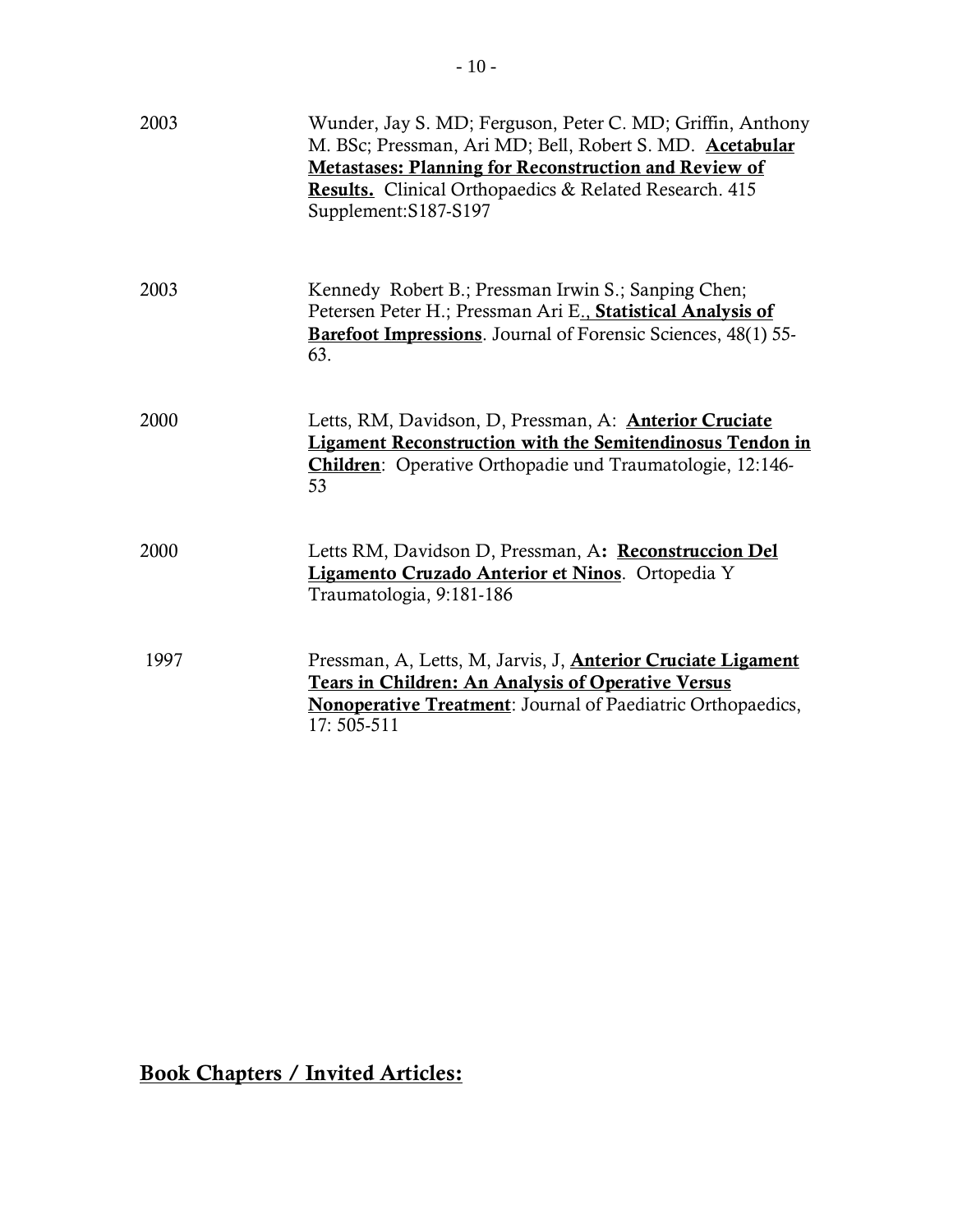2002 The Adult Knee. Editors Callaghan, Rosenberg, Rubash, Simonian, Wickiewicz. Johnson, DH, Pressman, A. Chap 41. Meniscal Repair. Publisher, Lippincott, Williams, Wilkins. 2002.

2001 Johnson, Don M.D.; Pressman, Ari E. M.D. **Current Status of** Posterior Cruciate Ligament Surgery. Techniques in **Orthopaedics**. 16(2):195-203.

### Pending Publication:

### Pressman, A, Jarvis, J, Letts, M: Posterior Cruciate Ligament Tears in Children: An Analysis of Operative Versus Nonoperative Treatment.

Pressman, A, Feibel, R, Uhthoff, H: **An Analysis of the** Effects of Nicotine on Tibial Cortical Bone Healing in a Canine Model.

### Electronic Publications:

| 2001 | Johnson, DH, Morelli, MM, Pressman, AE: Clinical Case<br>Challenge: Anterior Shoulder Dislocation. Electronic<br>Presentation for Medscape Orthopedics and Sports Medicine<br>$5(1)$ .                                    |
|------|---------------------------------------------------------------------------------------------------------------------------------------------------------------------------------------------------------------------------|
| 2001 | Johnson DH, Pressman, AE: The Expert Opinion: Can<br>Athletes Play Hockey after a Grade III Acromioclavicular<br><b>Joint Dislocation</b> ? Electronic Presentation for Medscape<br>Orthopedics and Sports Medicine 5(1). |
| 2000 | Dervin GD, Johnson DH, Pressman AE: Clinical<br>Examination of the Knee. Canadian Orthopaedic Association<br>13th Annual Basic Science Course CD                                                                          |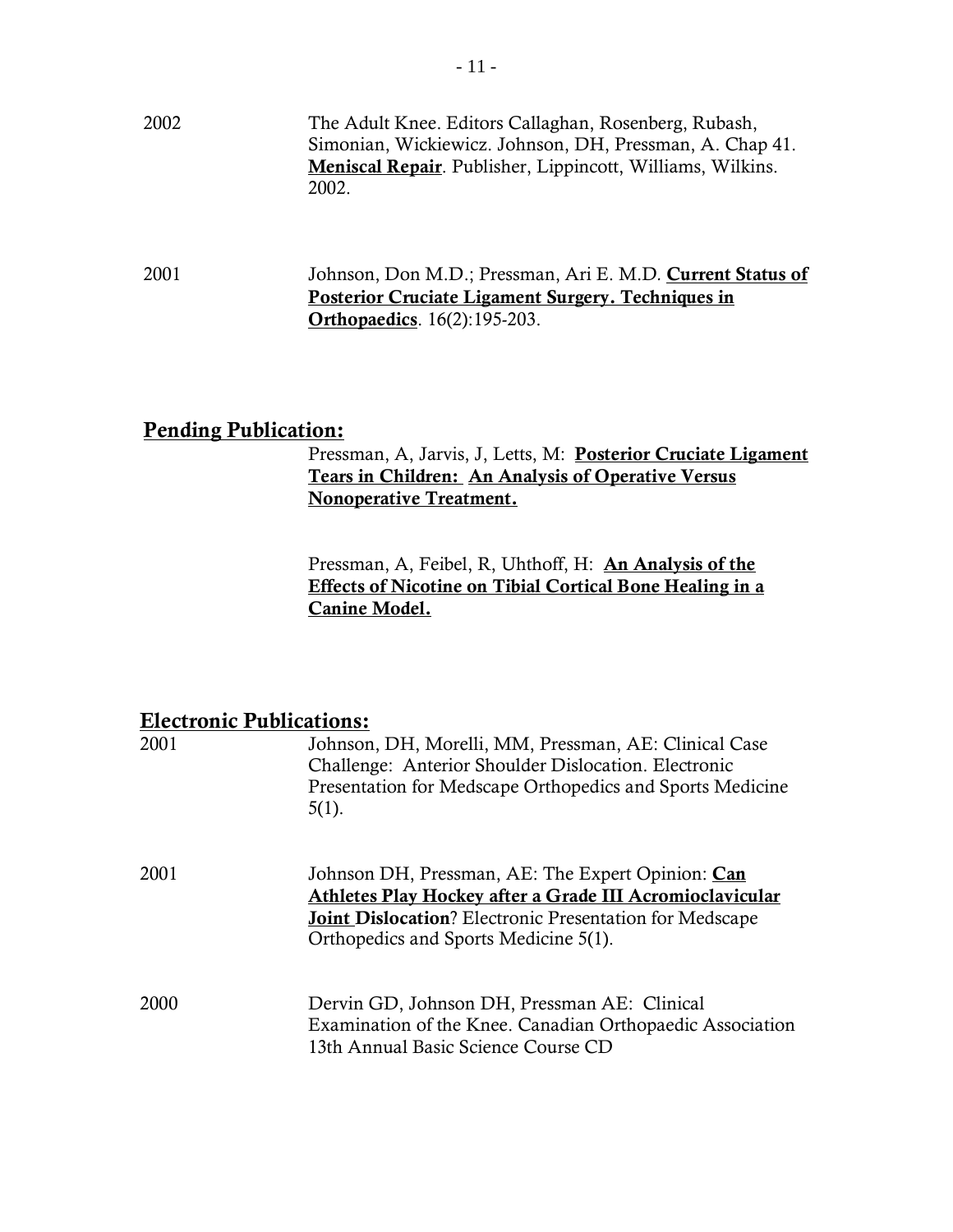# PRESENTATIONS: PEER REVIEWED AND CME

| May 2010     | Brockmeyer, MD PhD, Pressman AE, MD. Orthopedic Update<br>on Hip Resurfacing. First Annual Saint Clair Hospital<br>Multispecialty Medical Education Conference.                                                                          |
|--------------|------------------------------------------------------------------------------------------------------------------------------------------------------------------------------------------------------------------------------------------|
| January 2010 | Pressman AE, MD, MEd. Complex Issues in Pain Control<br>affecting Orthopedics. Course Title: Fayette Regional Health<br>System Winter Symposium.                                                                                         |
| October 2009 | Pressman AE, MD., An update in total joint arthroplasty –<br>concentrating on safety and avoidance of infection. Course Title:<br>Uniontown Fall Safety Symposium - Uniontown PA, October<br>10, 2010.                                   |
| October 2009 | Pressman AE, MD., An Update in Hip resurfacing and partial<br>knee arthroplasty. Course Title: Florida West Arthroscopy<br>Association Fall Meeting. Siesta Key, FL.                                                                     |
| January 2009 | Pressman AE, MD, MEd. An update on current trend and<br><i>practices in Total Joint Arthroplasty.</i> Course Title: Fayette<br>Regional Health System Winter Symposium.                                                                  |
| October 2007 | Pressman AE MD., An Update on Total Joint and partial knee<br>arthroplasty. Is the Deuce partial knee arthroplasty here to stay?<br>Course Title: Florida West Arthroscopy Association Fall<br>Meeting. Siesta Key, FL.                  |
| May 2007     | Pressman AE, MD. Grand Rounds UPMC Mercy Hospital<br>Pittsburgh. Total Joint Arthroplasty – the Benefits of a Total Joint<br><b>Centre.</b> Rounds Presented on May 31, 2007.                                                            |
| May 2007     | Brockmeyer, MD PhD, AE Pressman, MEd, MD. Topic:<br>"Balancing the Valgus and the Varus Knee" Course Title:<br>"Advances in Total Joint Replacement: Indications, Pearls, and<br>Detailed Surgical Techniquesa weekend with the experts" |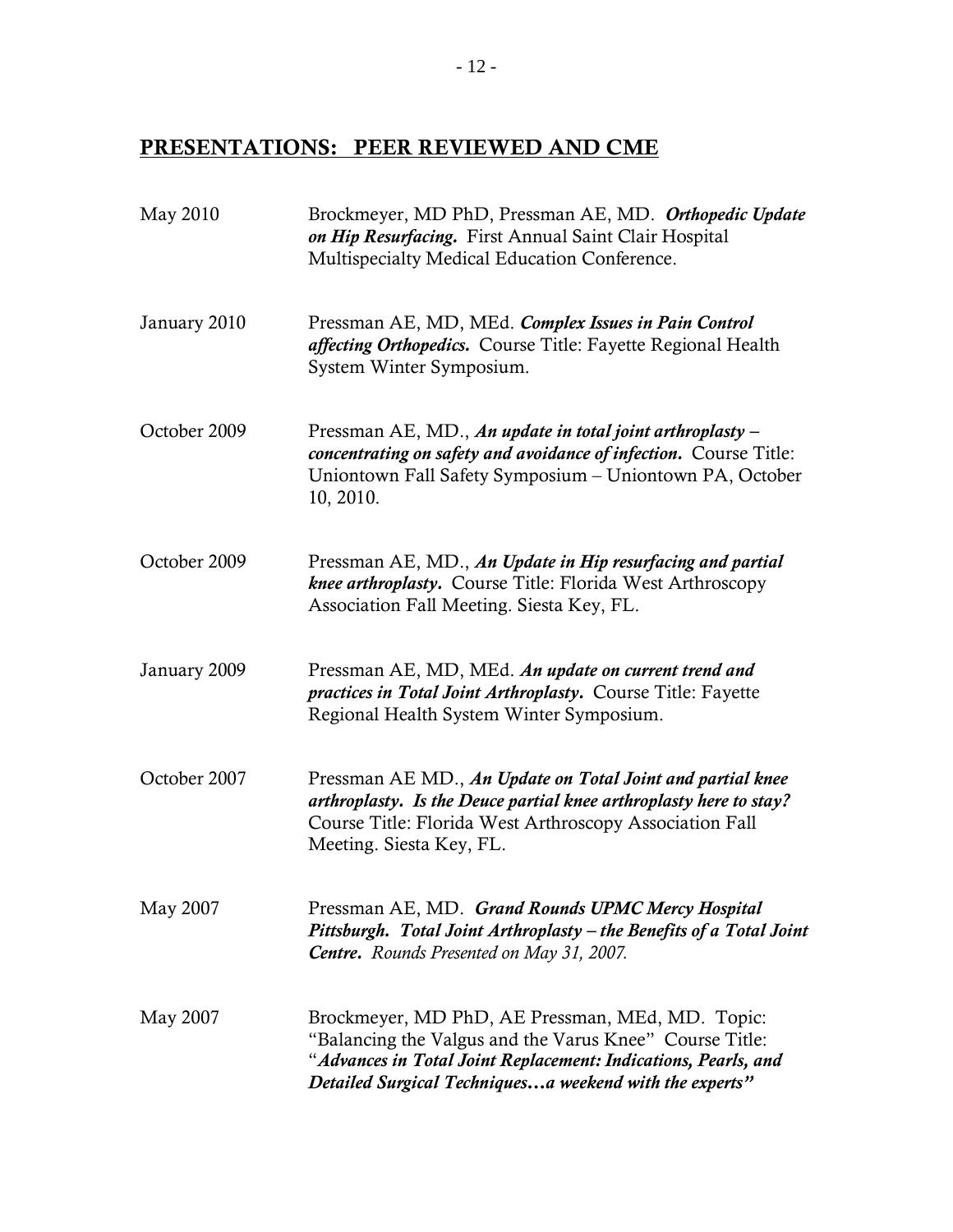| June 2004     | DH Johnson, MD. Monika Volesky, MD, Andy Pickle, MD,<br>Ari Pressman, MD Randomized clinical trial of femoral and<br>tibial fixation in hamstring ACL reconstruction ACL study<br>Group, Sardinia 2004.                                                                                                                            |
|---------------|------------------------------------------------------------------------------------------------------------------------------------------------------------------------------------------------------------------------------------------------------------------------------------------------------------------------------------|
| November 2002 | Bessette, B., Pressman, AE, Johnson, DH. ACL<br>Reconstruction with Hamstrings and Bioabsorbable. Poster<br>#99. ISAKOS (Florence)                                                                                                                                                                                                 |
| November 2002 | Bessette, B., Pressman, AE, Johnson, DH. Meniscal Repair<br>with Bioabsorbable Devices Poster #315 ISAKOS (Florence)                                                                                                                                                                                                               |
| June 2002     | Bessette, B., Johnson DH., Pressman AE. Two Year Results<br>on a Bioabsorbable Soft Tissue Interference Screw Fixation<br>With Hamstring Grafts. Presentation at the Annual Meeting<br>AOASSN, 2002.                                                                                                                               |
| June 2002     | Shasha, N., Krywulak, S., Backstein, D., Pressman, AE.,<br>Gross, AE. Long Term Follow-Up of Fresh Tibial<br>Osteochondral Allograft Transplantation. Presentation at the<br>Annual Meeting AOASSN, 2002.                                                                                                                          |
| April 2002    | Ari E Pressman, Monika Volesky, presenter Andrew R Pickle,<br>Donald H Johnson Comparison of EndoButton® Versus<br>Bioabsorbable Interference Screw plus EndoPearl® Femoral<br><b>Fixation in Hamstring Anterior Cruciate Ligament</b><br><b>Reconstruction: A Randomized Clinical Trial. ISAKOS</b><br>Presentation Florida 2002. |
| June 2001     | Pressman AE, Johnson DH, Morelli M. Two-Year Results on<br>Double-Looped Semitendinosus and Gracilis Grafts Fixed<br>With a Bioabsorbable Soft Tissue Interference Screw,<br>Canadian Orthopedic Association, London, Ontario.                                                                                                     |
| June 2001     | Pressman AE, Johnson DH, Morelli M. A Ten-Year<br><b>Prospective Review of Meniscal Repair During ACL</b>                                                                                                                                                                                                                          |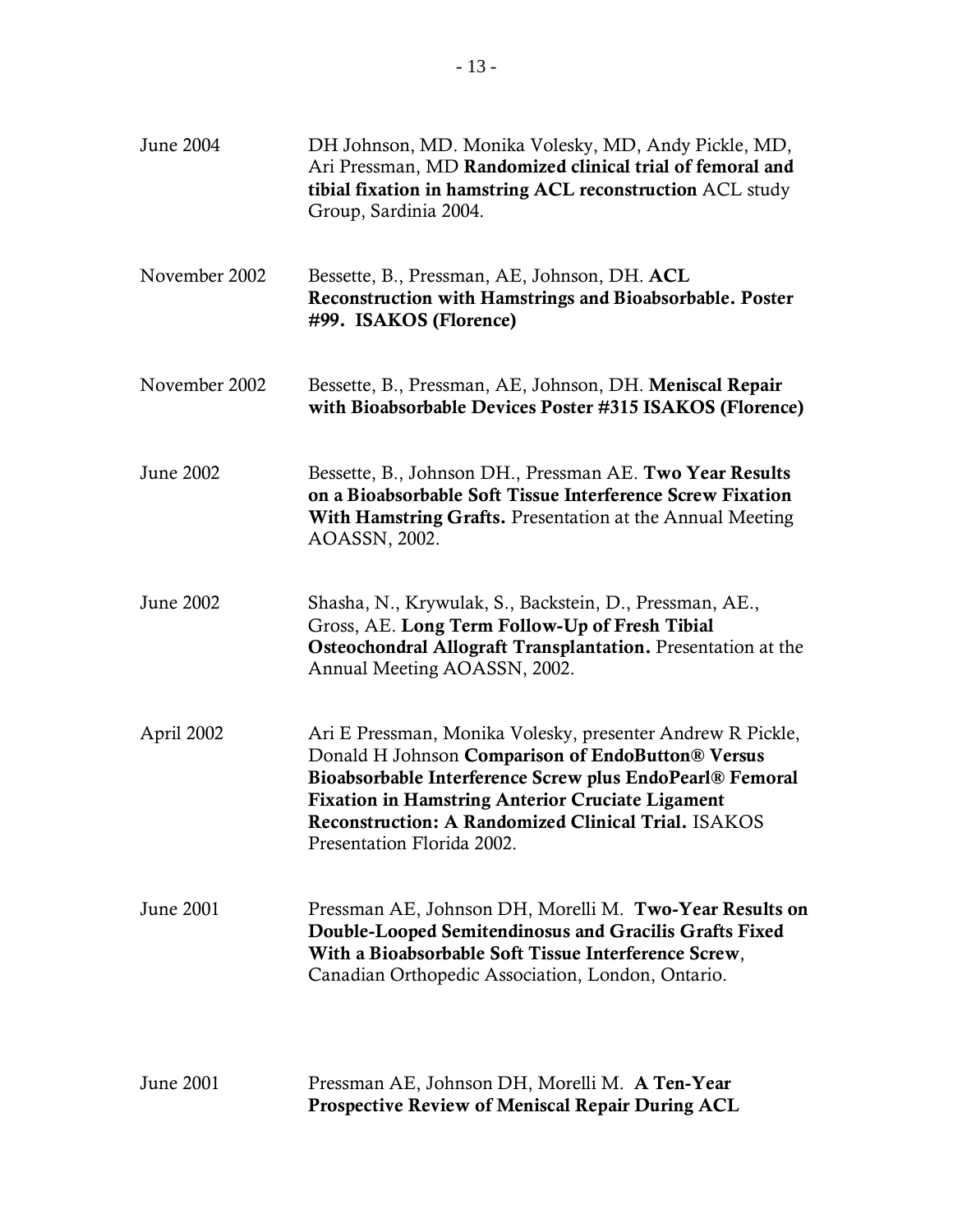|              | <b>Reconstruction-Evaluating Results After the Introduction of</b><br>Biodegradable Implants. Canadian Orthopedic Association,<br>London, Ontario.                                                                                                                                                 |
|--------------|----------------------------------------------------------------------------------------------------------------------------------------------------------------------------------------------------------------------------------------------------------------------------------------------------|
| May 2001     | Pressman AE, Johnson DH, Morelli M. (Poster) Two-Year<br><b>Results on Double-Looped Semitendinosus and Gracilis</b><br>Grafts Fixed With a Bioabsorbable Soft Tissue Interference<br>Screw. ISAKOS Bi-Annual Meeting, Montreaux, Switzerland.                                                     |
| May 2001     | Pressman AE, Johnson DH, Morelli M. (Poster) A Ten-Year<br>Prospective Review of Meniscal Repair During ACL<br>Reconstruction-Evaluating Results After the Introduction of<br>Biodegradable Implants. ISAKOS Bi-Annual Meeting,<br>Montreaux, Switzerland.                                         |
| March 2001   | Pressman AE, Johnson DH, Morelli M, Dervin G, Wilkinson<br>R. Two-Year Results on Double-Looped Semitendinosus and<br>Gracilis Grafts Fixed with a Bioabsorbable Soft Tissue<br><b>Interference Screw.</b> Annual Meeting of the Arthroscopy<br>Association of North America, Seattle, Washington. |
| March 2001   | Pressman AE, Johnson DH, Morelli M (Poster) A Ten-Year<br>Prospective Review of Meniscal Repair During ACL<br>Reconstruction-Evaluating Results After The Introduction of<br><b>Biodegradable Implants. Annual Meeting of the Arthroscopy</b><br>Association of North America, Seattle, Washington |
| October 2000 | Pressman, AE. The Development of an Algorithm to Treat<br>Osteochondral Injury and Cartilaginous Defects - a year 2000<br>update at the Florida West Arthroscopy Meeting, Siesta Key,<br>Florida.                                                                                                  |
| October 2000 | Pressman AE, Doucette P, Puddester D. Early Career<br><b>Selection During Medical Training: A Growing Problem.</b><br>Presented at the Symposium on Medical Education - Annual<br>Meeting of the Royal College of Physicians and Surgeons of                                                       |
| 1999         | Canada.<br>Pressman A, Feibel R, Uhthoff H: An Analysis of the Effects<br>of Nicotine on Tibial Cortical Bone Healing in a Canine<br>Model. Presented at: Children's Hospital of Eastern Ontario                                                                                                   |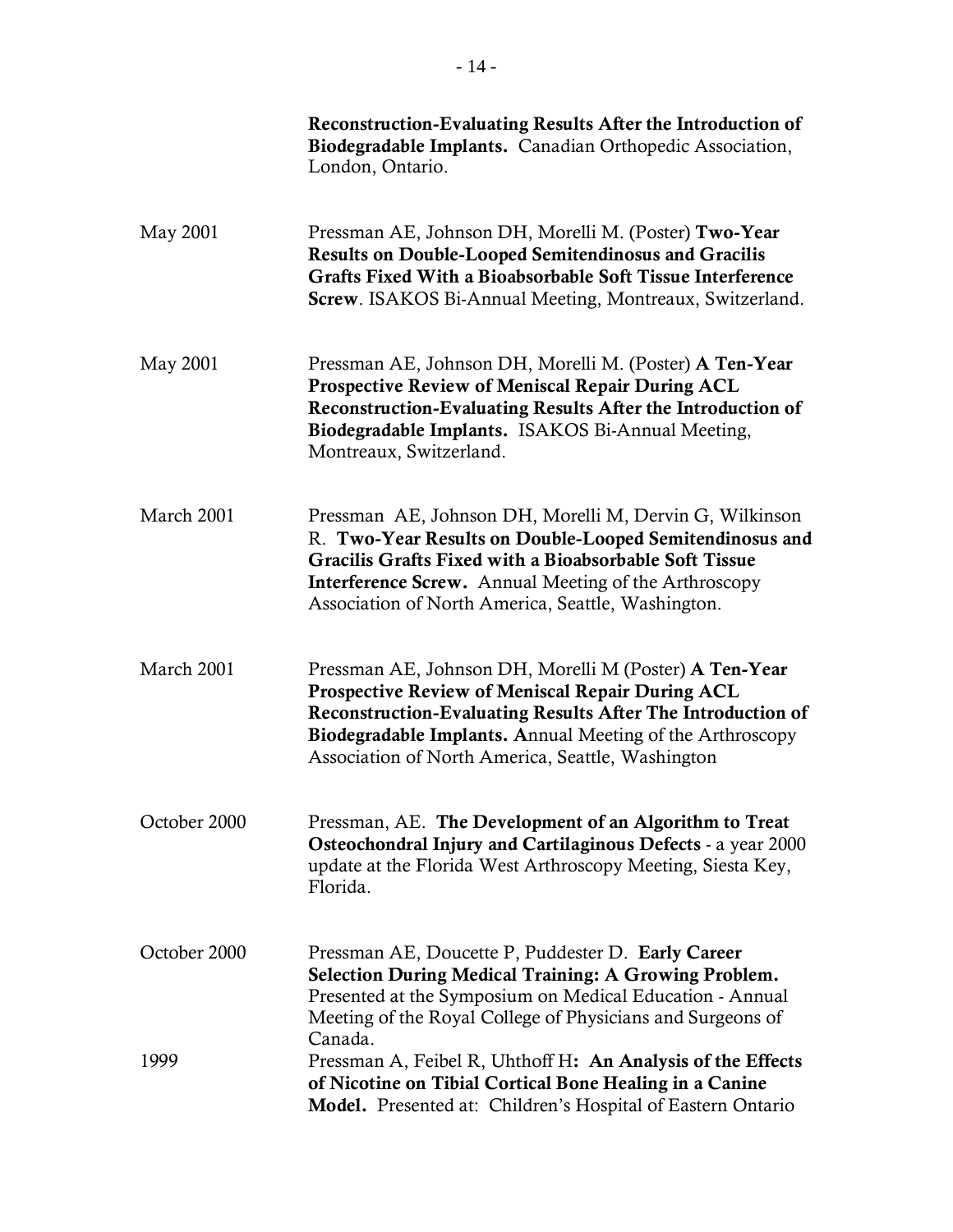|           | Research Day; University of Ottawa Orthopaedic Research<br>Symposium; and Collins Surgical Research Symposium,<br>Ottawa, Ontario.                                                                                                                                                                                                                                                                                                                                                                             |
|-----------|----------------------------------------------------------------------------------------------------------------------------------------------------------------------------------------------------------------------------------------------------------------------------------------------------------------------------------------------------------------------------------------------------------------------------------------------------------------------------------------------------------------|
| June 1999 | Bell, M., Rosaeg, O., Pressman AE. A double blind<br>randomized control trial showing the analgesic and<br>anesthetic properties of lidocaine E to be equivalent to those<br>of ropivacaine and bupivicaine in carpal tunnel release<br>surgery Presentation at the $53rd$ Annual Meeting of the<br>Canadian Plastic Surgery Society.                                                                                                                                                                          |
| 1998      | Pressman, AE, Bell M, Roesag O: A Randomized Blinded<br>Analysis of Xylocaine, Bupivicaine and Ropivacaine<br>Anaesthetic Solutions for Outpatient Carpal Tunnel Surgery.<br>Presented at: Canadian Association of Orthopaedic Residents,<br>1999; Collins Surgical Research Symposium, Ottawa, Ontario,<br>1998; University of Ottawa Orthopaedic Research Symposium,<br>1998; and Children's Hospital of Eastern Ontario Research<br>Day, 1998.                                                              |
| 1996/1997 | Pressman, A, Jarvis J, Letts M: Posterior Cruciate Ligament<br><b>Tears in Children: An Analysis of Operative Versus</b><br>Nonoperative Treatment. Presented at: Paediatric<br>Orthopaedic Society of North America, 1996; Canadian<br>Association of Orthopaedic Residents, 1997; Collins Surgical<br>Research Symposium Ottawa, Ontario; University of Ottawa<br>Orthopaedic Research Symposium; and Children's Hospital of<br>Eastern Ontario Research Day.                                                |
| 1994-1996 | Pressman A, Letts, M, Jarvis J: Anterior Cruciate Ligament<br>Tears in Children: An Analysis of Operative Versus<br>Nonoperative Treatment. Presented at: Canadian<br>Orthopaedic Association, 1994; American Academy of<br>Orthopaedic Surgery, (Poster Presentation) 1995; Children's<br>Hospital of Eastern Ontario Research Day, 1996; Collins<br>Surgical Research Symposium, Ottawa, Ontario, University of<br>Ottawa Orthopaedic Research Symposium; and Canadian<br>Orthopaedic Residents Association. |

# PRESENTATIONS NON-PEER REVIEWED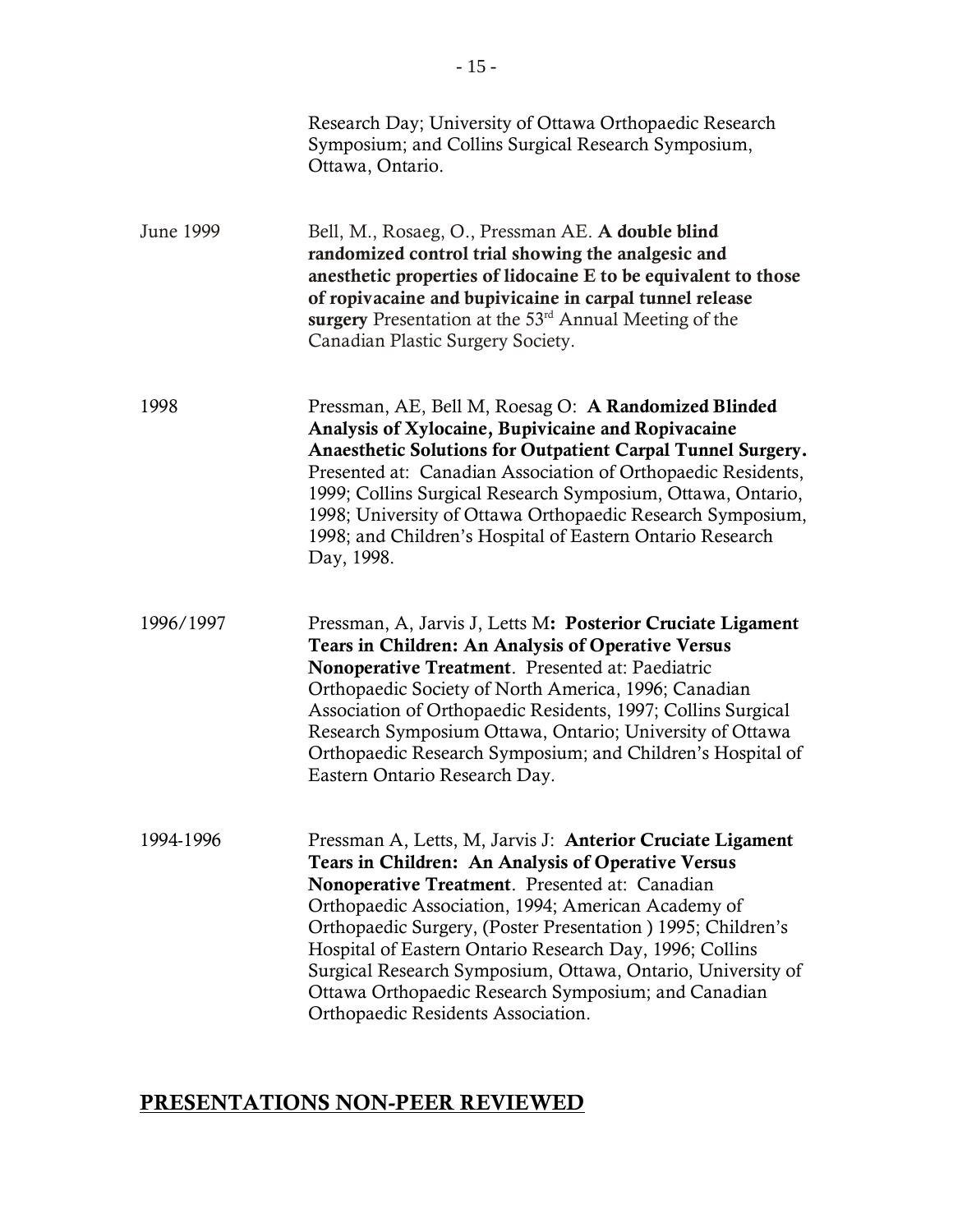| November 2010 | Baron SL, MD, Pressman AE, MD. Innovations in Orthopedic<br>Surgery BHR Hip Resurfacing and Alternate Bearings in Hip<br>Surgery: Controversies and Successes. November 2, 2010,<br>Monongahela, PA.                       |
|---------------|----------------------------------------------------------------------------------------------------------------------------------------------------------------------------------------------------------------------------|
| October 2010  | Baron SL, MD, Pressman AE, MD. Monvalley Total Joint<br><b>Center Presentation.</b> Presentation to Hospital Employees and<br>Surgeons. October 20 <sup>th</sup> , 2010, Monongahela PA.                                   |
| June 2010     | <b>Smith and Nephew BHR Training Course.</b> Surgeon Education<br>Course Sponsored by Smith and Nephew. Faculty Lecturer<br>and Clinical Demonstrator BHR Products. June 24-25 -<br>Boston, MA.                            |
| June 2010     | Knee Continuum Program. Surgeon Education Course<br>Sponsored by Smith and Nephew. Faculty Lecturer and<br>Clinical Demonstrator Revision Knee Products. June 16-17 -<br>Milwaukee, WI.                                    |
| February 2010 | Smith and Nephew BHR Training Course. Surgeon Education<br>Course Sponsored by Smith and Nephew. Faculty Lecturer<br>and Clinical Demonstrator BHR Products. February 18-19 -<br>Salt Lake City, UT.                       |
| January 2010  | Synthes Guest Lecturer and Program Director: Fracture repair<br>and Osteosynthesis course for Operating Room Personnel. Course<br>Delivered at Uniontown Hospital, January 2010.                                           |
| November 2009 | <b>Smith and Nephew Live Surgical Demo - Moderator.</b> Surgeon<br>Education Course Sponsored by Smith and Nephew. Faculty<br>Lecturer and Clinical Demonstrator Revision Knee. November<br>$5th$ , 2009. Little Rock, AK. |
| October 2009  | <b>Smith and Nephew BHR Training Course.</b> Surgeon Education<br>Course Sponsored by Smith and Nephew. Faculty Lecturer<br>and Clinical Demonstrator BHR Products. October 29-30,<br>2009. Memphis, TN.                   |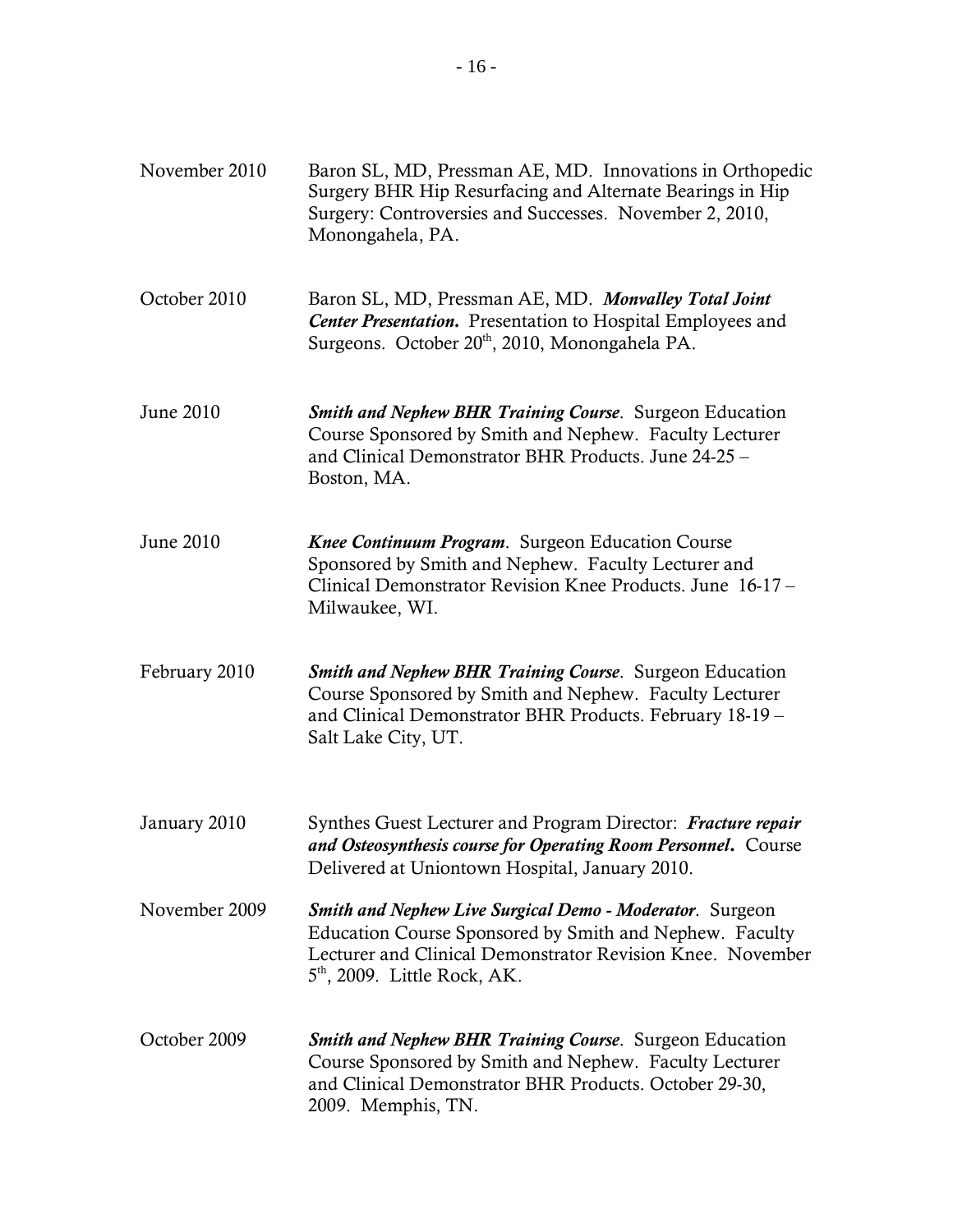| September 2009   | High Demand Knee Course - Smith and Nephew. Surgeon<br>Education Course Sponsored by Smith and Nephew. Faculty<br>Lecturer and Clinical Demonstrator Knee and Revision Knee<br>Products. September 26, 2009. Boston, MA.                       |
|------------------|------------------------------------------------------------------------------------------------------------------------------------------------------------------------------------------------------------------------------------------------|
| <b>July 2009</b> | <b>Smith and Nephew BHR Training Course.</b> Surgeon Education<br>Course Sponsored by Smith and Nephew. Faculty Lecturer<br>and Clinical Demonstrator BHR Products. July 3rd, 2009.<br>Cleveland, OH.                                          |
| May 2009         | <b>CCJR</b> – Contemporary Solutions in Joint Arthroplasty. Surgeon<br>Education Course Sponsored by Smith and Nephew. Faculty<br>Lecturer and Clinical Demonstrator Knee Products and BHR<br>Products. May 23, 2009. New Orleans, LA.         |
| August 2008      | <b>CCJR</b> – Contemporary Solutions in Joint Arthroplasty. Surgeon<br>Education Course Sponsored by Smith and Nephew. Faculty<br>Lecturer and Clinical Demonstrator Knee Products and BHR<br>Products. August 14 <sup>th</sup> , Chicago, IL. |
| <b>July 2008</b> | Journey Focus on Excellence Training. Surgeon Education<br>Course Sponsored by Smith and Nephew. Faculty Lecturer<br>and Clinical Demonstrator Knee Products and BHR products.<br>July 7 <sup>th</sup> , 2008, San Francisco, CA.              |
| <b>June 2008</b> | <b>CCJR</b> - Contemporary Solutions in Joint Arthroplasty. Surgeon<br>Education Course Sponsored by Smith and Nephew. Faculty<br>Lecturer and Clinical Demonstrator Knee Products and BHR<br>Products. April 2008, Charlotte, NC.             |
| April 2008       | Clinical Lectures and Anatomic Lab Training - Mobile Lab.<br>Surgeon Education Course Sponsored by Smith and Nephew.<br>Faculty Lecturer and Clinical Demonstrator Knee Products and<br>BHR products. April 29-30, 2008. Moline, IL.           |
| March 2008       | Journey Focus on Excellence Training. Surgeon Education<br>Course Sponsored by Smith and Nephew. Faculty Lecturer                                                                                                                              |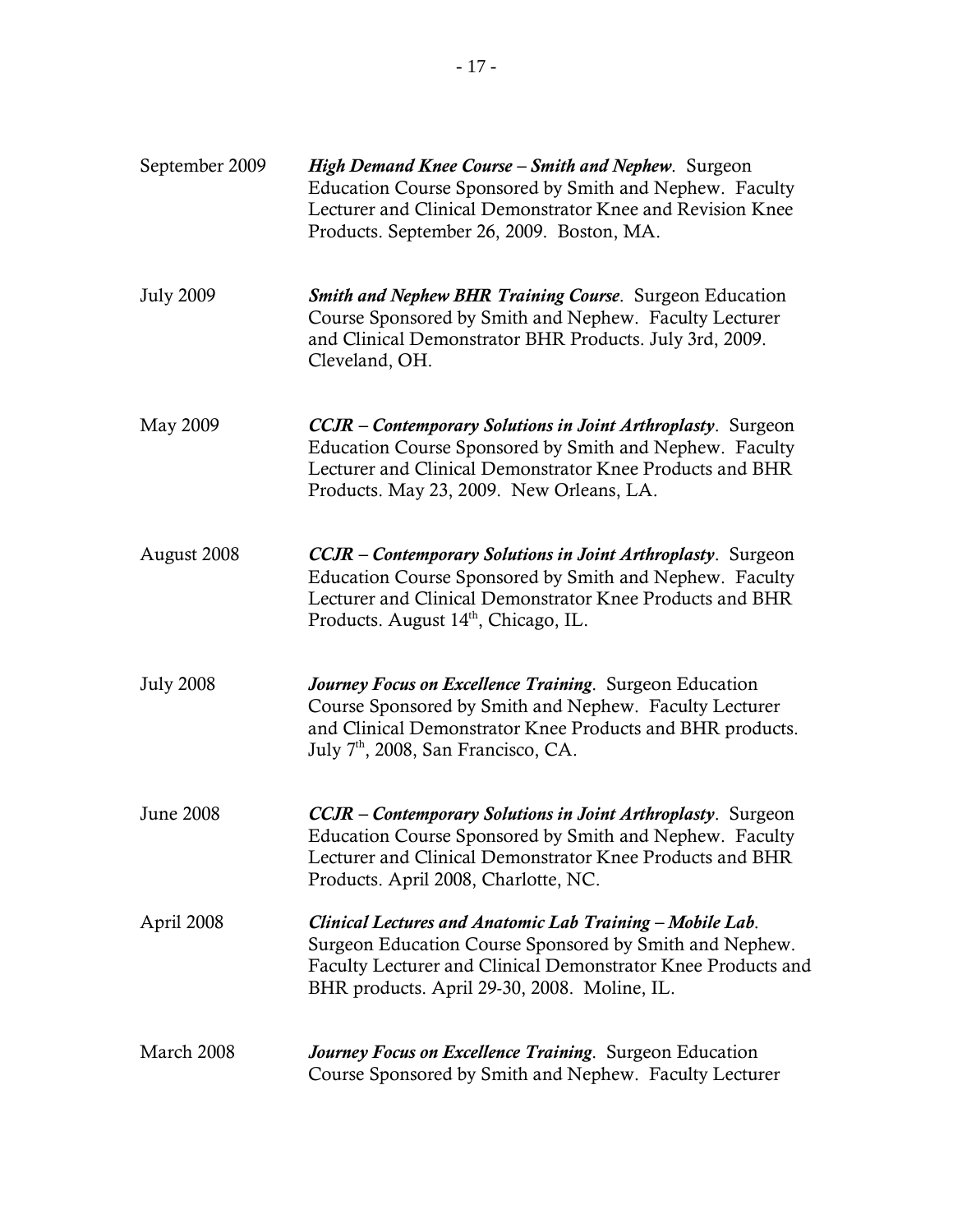|               | and Clinical Demonstrator Knee Products and BHR products.<br>March 28-30, 2008. Boston, MA.                                                                                                                                           |
|---------------|---------------------------------------------------------------------------------------------------------------------------------------------------------------------------------------------------------------------------------------|
| February 2008 | <b>CCJR</b> – Contemporary Solutions in Joint Arthroplasty. Surgeon<br>Education Course Sponsored by Smith and Nephew. Faculty<br>Lecturer and Clinical Demonstrator Knee Products and BHR.<br>February 20-21, 2008, San Antonio, TX. |
| January 2008  | Journey and BHR Training Program. Surgeon Education Course<br>Sponsored by Smith and Nephew. Faculty Lecturer and<br>Clinical Demonstrator Knee Products. January 21, 2008.<br>Cleveland OH.                                          |
| November 2007 | Focus on Excellence Legion Revision Knee Update. Guest<br>Surgeon Demonstration and Presentations. Faculty Lecturer<br>and Clinical Demonstrator Knee Products. November 28-30,<br>Miami, FL.                                         |
| October 2007  | <b>CCJR</b> – Contemporary Solutions in Joint Arthroplasty. Surgeon<br>Education Course Sponsored by Smith and Nephew. Faculty<br>Lecturer and Clinical Demonstrator Knee Products. October 9-<br>12, 2007, Henderson, NV.            |
| August 2007   | <b>CCJR</b> – Contemporary Solutions in Joint Arthroplasty. Surgeon<br>Education Course Sponsored by Smith and Nephew. Faculty<br>Lecturer and Clinical Demonstrator Knee Products. August 2-3<br>2007, Rosemont, IL.                 |
| June 2007     | Deuce and Journey Total Knee Course. Surgeon Education<br>Course Sponsored by Smith and Nephew. Faculty Lecturer<br>and Clinical Demonstrator Knee Products. June 23rd 2007,<br>Memphis, TN.                                          |
| June 2007     | <i>Advanced Knee Course - Surgeon Education Course</i> Sponsored by<br>Smith and Nephew. Faculty Lecturer and Clinical<br>Demonstrator Knee Products. June 2nd 2007, Pensacola, FL.                                                   |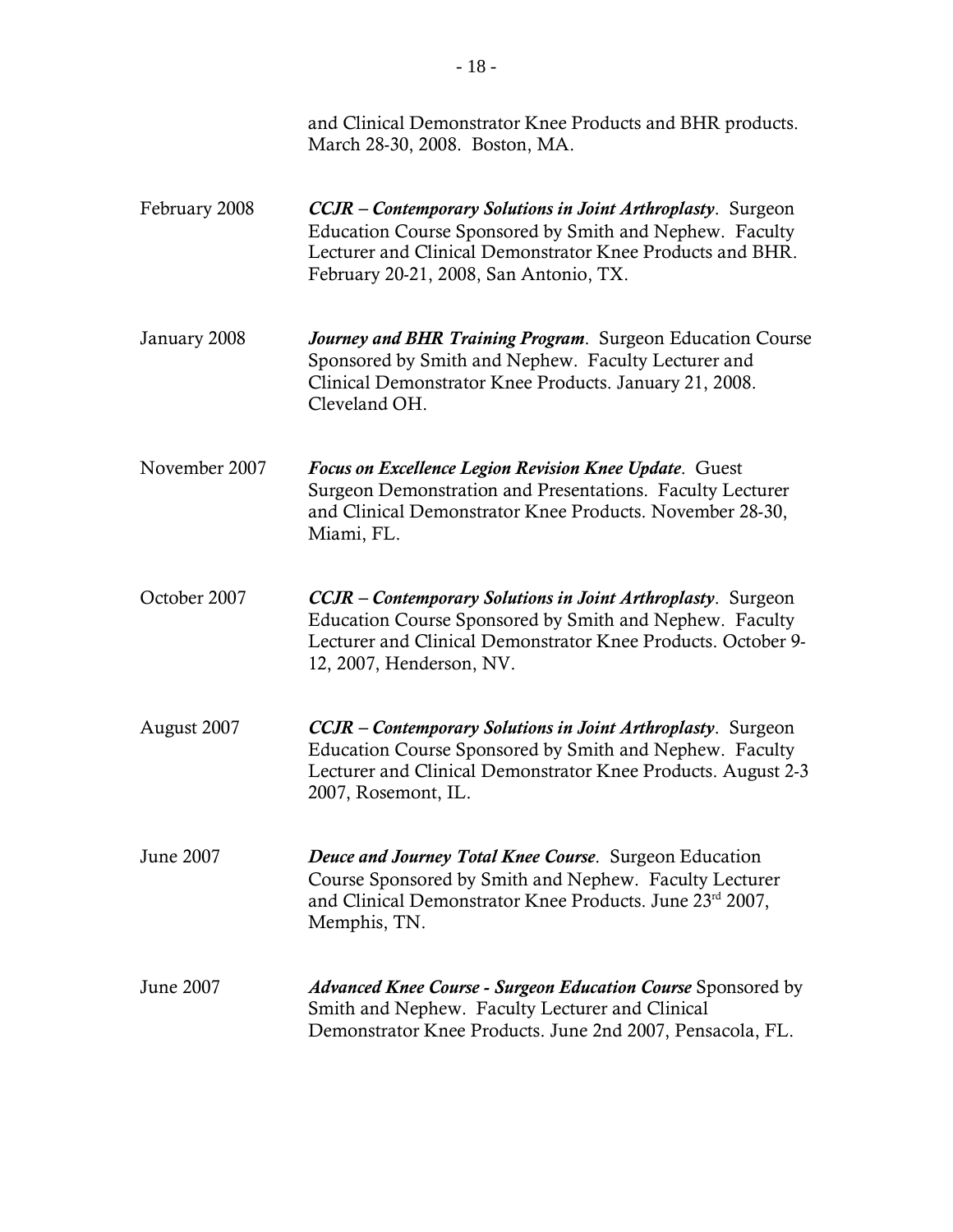| June 2007    | Focus on Excellence Legion Revision Knee Update. Guest<br>Surgeon Demonstration and Presentations. Faculty Lecturer<br>and Clinical Demonstrator Knee Products. June 6-8, San<br>Diego, CA.              |
|--------------|----------------------------------------------------------------------------------------------------------------------------------------------------------------------------------------------------------|
| May 2007     | <i>Hip Resurfacing: A new innovation Chanel 11 Morning News-</i><br><b>KDKA</b> Interview                                                                                                                |
| May 2007     | <b>Advanced Knee Course - Surgeon Education Course Sponsored by</b><br>Smith and Nephew. Faculty Lecturer and Clinical<br>Demonstrator Knee Products. May 18 <sup>th</sup> 2007, Edison, NJ.             |
| May 2007     | Legion Revision Knee Update. Local Pittsburgh Demonstration<br>and Presentations. Bridgeville, PA. Faculty Lecturer and<br>Clinical Demonstrator Knee Products. May 3 <sup>rd</sup> 2007, Edison,<br>NJ. |
| January 2007 | Innovations in Joint Surgery: Introducing the BHR: Community<br>Lecture at Mon Valley Hospital. January 9, 2007.                                                                                         |
| May 2006     | Deuce Surgeon Education Course Sponsored by Smith and<br>Nephew. Faculty Lecturer and Clinical Demonstrator.<br>Presentation and lectures to teach participating surgeons – lab<br>demonstrator.         |

# CORPORATE PRESENTATIONS

| 2009 | Legion Marketing Collateral Review. Assistance with medical<br>assessment of Advertising, October 2009.                 |
|------|-------------------------------------------------------------------------------------------------------------------------|
| 2009 | Technical Writing - Assistance with Legion Hinge Project<br>Technique Guide. September 2009.                            |
| 2008 | <b>Medical Education Advisory Board.</b> Cecil Rorabeck MD, Seth<br>Grenwald, PhD, Andrew Weyman MD, Mohit Bhandari MD, |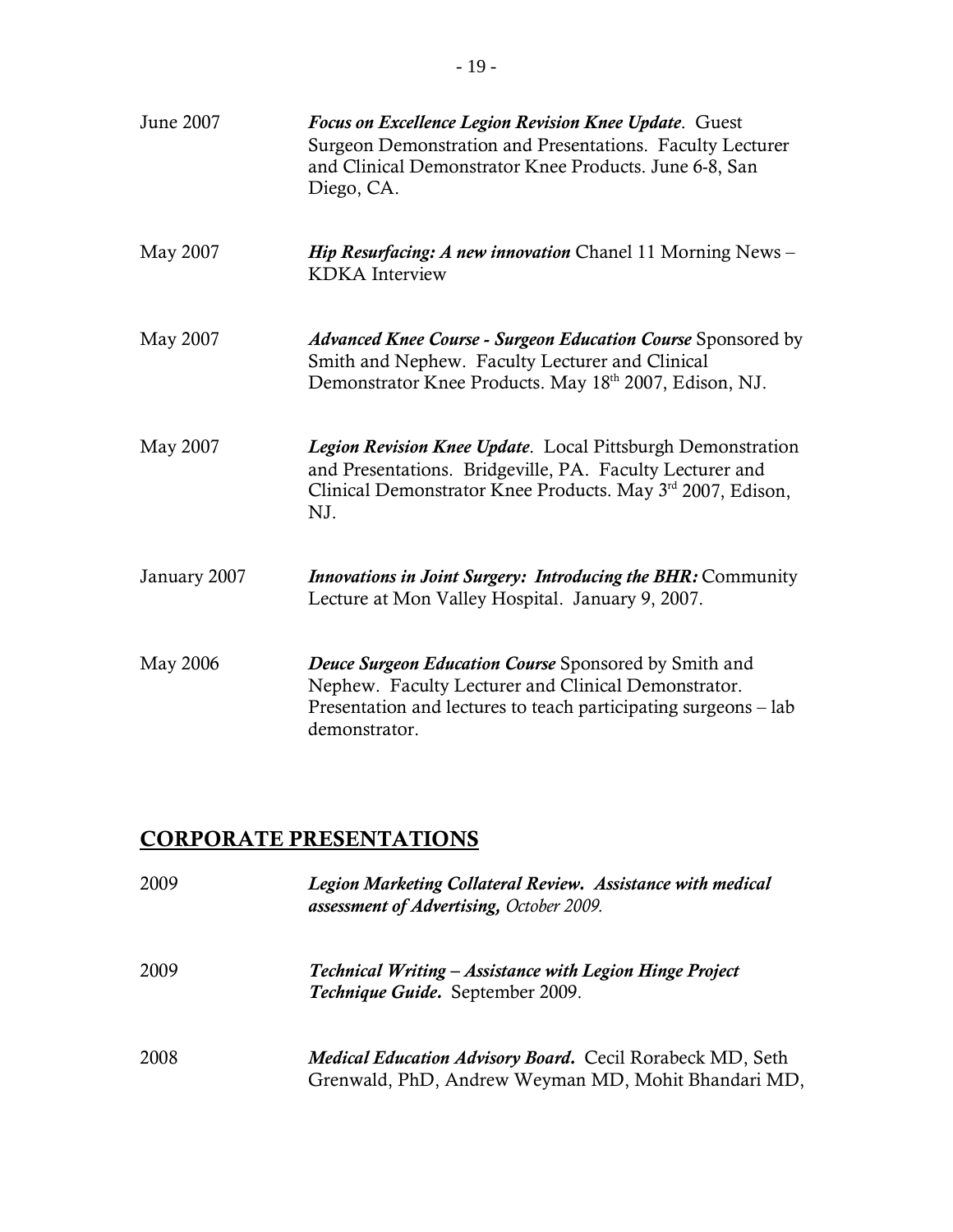|      | Peter Heckt MD, Blair Fraser SN, Rob Cripe SN. Smith and<br>Nephew, June 24-25 2008.                                                                                                                                                                    |
|------|---------------------------------------------------------------------------------------------------------------------------------------------------------------------------------------------------------------------------------------------------------|
| 2008 | <i>Ignite Technical Advisory Program - <math>2^{nd}</math> Annual.</i> An Experience<br>in providing surgeon input to facilitate corporate understanding<br>of current issues. Smith and Nephew, August 7-10, Boston<br>MA.                             |
| 2008 | <b>Strategy and Development Meeting 2008 – Medical Education</b><br>Strategy. Fiesta Americana Grand Coral beach Resort,<br>Cancun, Mexico - July 10-11, 2008.                                                                                          |
| 2008 | <i>Ignite Technical Advisory Program - AAOS.</i> An Experience in<br>providing surgeon input to facilitate corporate understanding of<br>current issues. Smith and Nephew, March 5, 2008, San<br>Francisco, CA.                                         |
| 2007 | <i>Ignite Technical Advisory Program.</i> An Experience in providing<br>surgeon input to facilitate corporate understanding of current<br>issues. Smith and Nephew, June 7-10, 2007, Phoenix, AR.                                                       |
| 2007 | Andy Balaity, Senior Vice President Smith and Nephew; Todd<br>Durniak, Smith and Nephew; Peter Heckt, Vice President<br>Medical Affairs Smith and Nephew. "An Educational Model -<br><i>Planning for the future".</i> Presentation April $15th$ , 2007. |
| 2007 | Smith and Nephew Hip and Knee Course. BHR and Update for<br>the USA 2007 with Peter Brooks, Mr. Clarke, Eric Trier, Tim<br>Borne. Colorado, USA - Feb 1-3, 2007.                                                                                        |
| 2006 | Scott Flora, Senior VP Smith and Nephew North America<br>A Rationale for sales force training in the development of<br>Community Programs - to enhance surgeon/product utilization.                                                                     |
| 2006 | Conference call, Todd Durniak, Thomas Brockmeyer PhD<br><b>Medical Education and New Education Initiatives. 2006-2007</b>                                                                                                                               |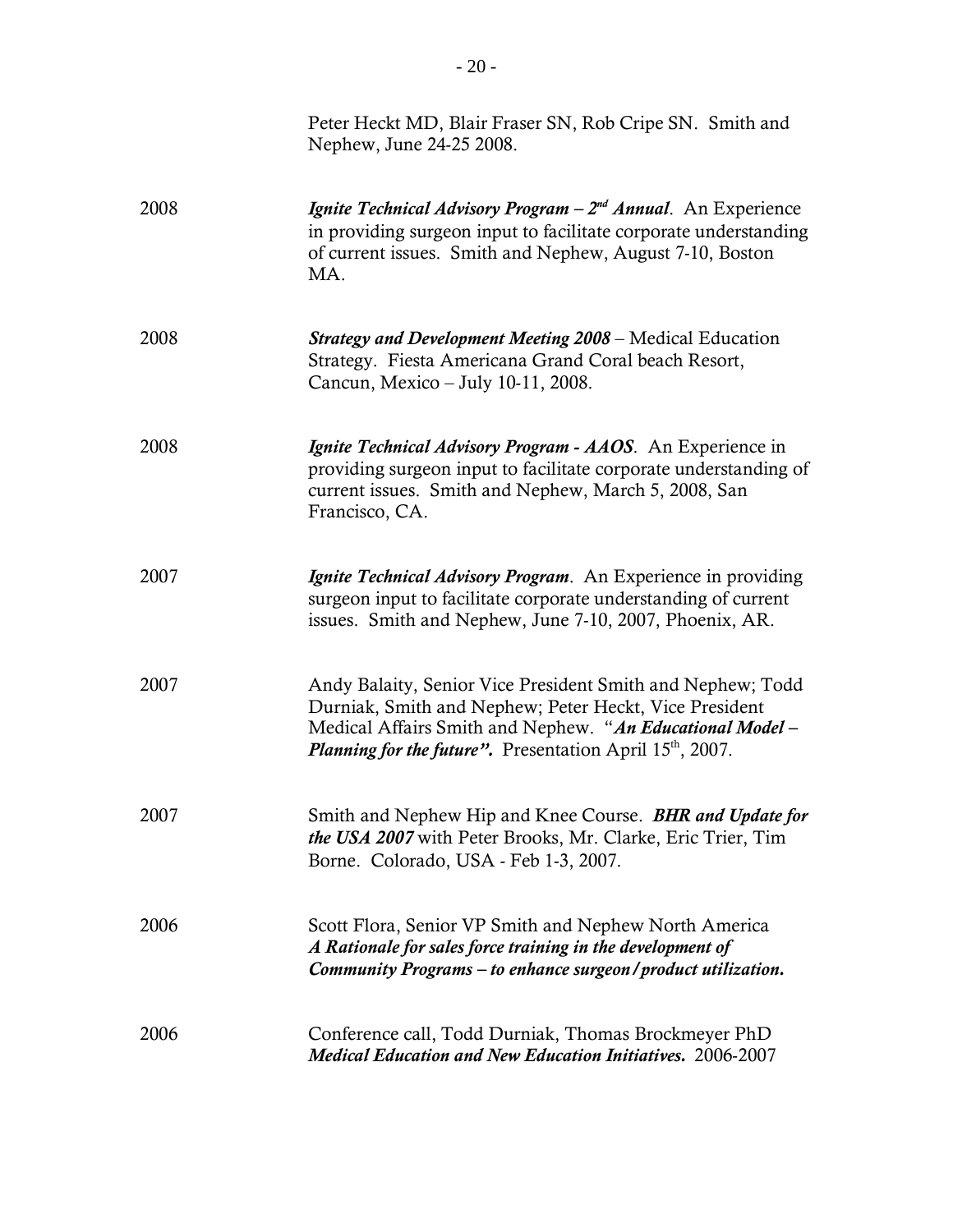| 2006 | Meeting in Memphis regarding medical education strategy at<br>Smith and Nephew – Meeting with Peter Heckt and Medical<br>Education team – October 20,21, 2006 |
|------|---------------------------------------------------------------------------------------------------------------------------------------------------------------|
| 2006 | Presentation to Sales Force – Revision Total Joint Arthroplasty                                                                                               |
| 2005 | Ray Elliot, CEO - Zimmer<br>A Rationale for the Development of a Community Education<br>Program                                                               |
| 2004 | Presentation to the Sales Force – Zimmer Randal                                                                                                               |

# CLINICAL STUDY / DEVICE DESIGN / CONSULTING

| 2007-2010 | <b>Medical Resource Person to Smith and Nephew Sales Force.</b><br>Online review of X-rays to assist Sales force nationally with<br>identification of components and tips and tricks for Revision<br>Surgery.                                                              |
|-----------|----------------------------------------------------------------------------------------------------------------------------------------------------------------------------------------------------------------------------------------------------------------------------|
| 2007      | <u><b>Development Project: Smith and Nephew Revision Hip Stem</b></u><br>(MDF): Initial meeting and subsequent meetings regarding<br>design and implementation of MDF Stem – Smith and Nephew<br>Revision Stem. Design Team initial member. Initial Meeting<br>March 2007. |
| 2006      | <b>Review of ONI Fracture Nail: Consultant to SV Life Science</b><br>for due Diligence review of ONI nail systems.<br>Recommendations provided September 2006.                                                                                                             |
| 2006      | Presentation and Cadaver workshop at initial Deuce Training<br>Session for surgeons – September 29,30 2006.                                                                                                                                                                |